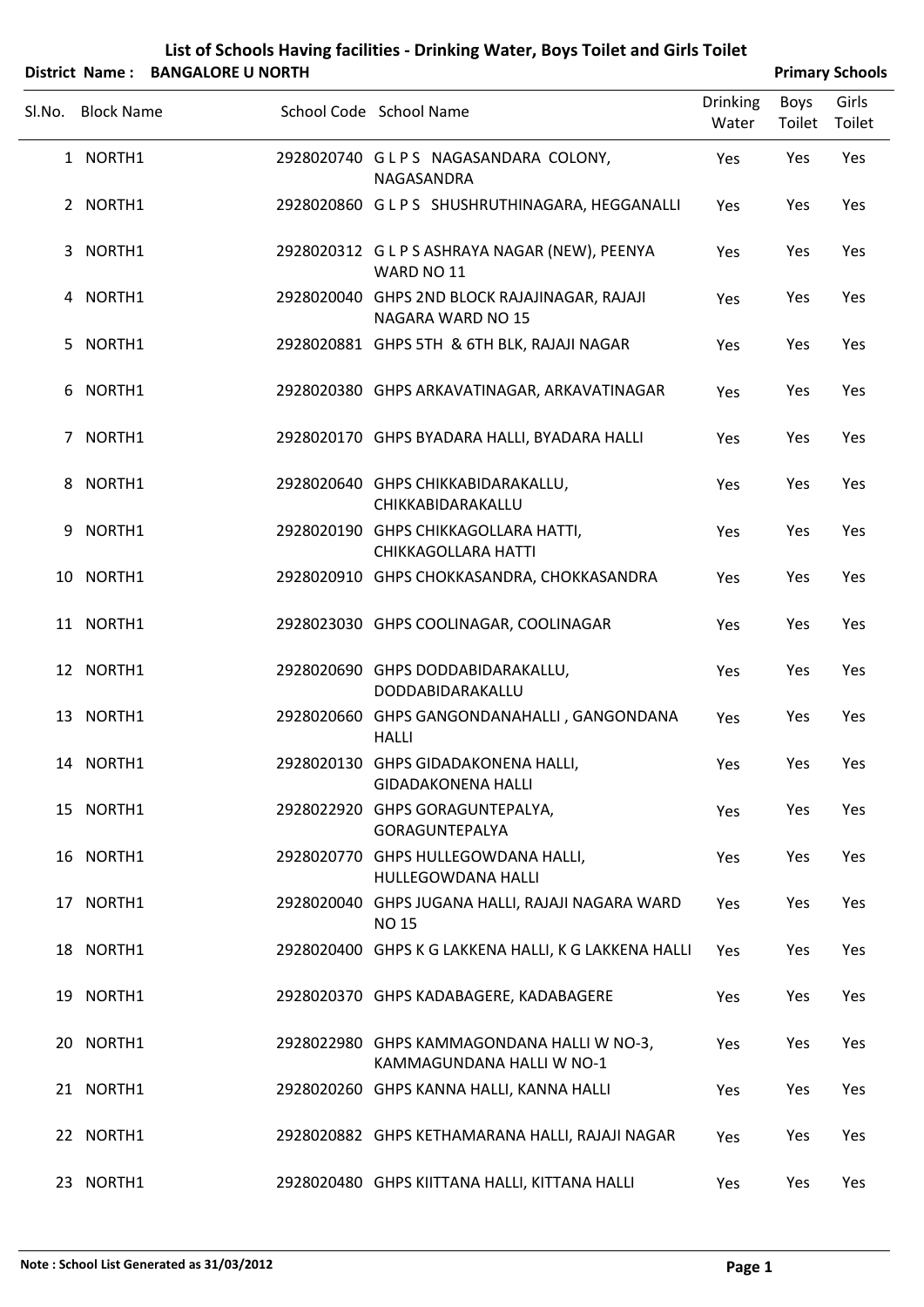| List of Schools Having facilities - Drinking Water, Boys Toilet and Girls Toilet |
|----------------------------------------------------------------------------------|
|                                                                                  |

|        | District Name: BANGALORE U NORTH |                                                                |                   |                | <b>Primary Schools</b> |
|--------|----------------------------------|----------------------------------------------------------------|-------------------|----------------|------------------------|
| Sl.No. | <b>Block Name</b>                | School Code School Name                                        | Drinking<br>Water | Boys<br>Toilet | Girls<br>Toilet        |
|        | 24 NORTH1                        | 2928023350 GHPS KRISHNANDA NAGARA, KRISHNANADA<br><b>NAGAR</b> | Yes               | Yes            | Yes                    |
|        | 25 NORTH1                        | 2928020330 GHPS KURUBARAHALLI, KAMALANAGAR<br>WARD NO 16       | Yes               | Yes            | Yes                    |
|        | 26 NORTH1                        | 2928020570 GHPS LAKSHMIPURA, LAKSHMIPURA                       | Yes               | Yes            | Yes                    |
|        | 27 NORTH1                        | 2928020390 GHPS MACHO HALLI, MACHO HALLI                       | Yes               | Yes            | Yes                    |
|        | 28 NORTH1                        | 2928020550 GHPS MADANAYAKANA HALLI,<br>MADANAYAKANA HALLI      | Yes               | Yes            | Yes                    |
|        | 29 NORTH1                        | 2928020630 GHPS MADHAVARA, MADHAVARA                           | Yes               | Yes            | Yes                    |
|        | 30 NORTH1                        | 2928023050 GHPS MAHALAKSHMIPURAM,<br>MAHALAKSHMIPURAM          | Yes               | Yes            | Yes                    |
|        | 31 NORTH1                        | 2928020391 GHPS MALLASANDRA, MACHO HALLI                       | Yes               | Yes            | Yes                    |
|        | 32 NORTH1                        | 2928020760 GHPS MALLASANDRA, MALLASANDRA                       | Yes               | Yes            | Yes                    |
|        | 33 NORTH1                        | 2928020320 GHPS MULAGAL VALY, NANDINI LAYOUT<br>WARD NO 12     | Yes               | Yes            | Yes                    |
|        | 34 NORTH1                        | 2928020740 GHPS NAGASANDRA, NAGASANDRA                         | Yes               | Yes            | Yes                    |
|        | 35 NORTH1                        | 2928020640 GHPS NARAYANAPURA, CHIKKABIDARAKALLU                | Yes               | Yes            | Yes                    |
|        | 36 NORTH1                        | 2928020920 GHPS NELAGADARANA HALLI,<br>NELAGADARANA HALLI      | Yes               | Yes            | Yes                    |
|        | 37 NORTH1                        | 2928020060 GHPS POLICE COLONY, WARD NO 21                      | Yes               | Yes            | Yes                    |
|        | 38 NORTH1                        | 2928023340 GHPS RAJEEVGANDHINAGAR,<br>RAJVEEVGANDHINAGAR       | Yes               | Yes            | Yes                    |
|        | 39 NORTH1                        | 2928020490 GHPS RAVOTHANA HALLI, RAVOTHANA HALLI               | Yes               | Yes            | Yes                    |
|        | 40 NORTH1                        | 2928020281 GHPS SANJAYAGANDHI NAGAR, LAGGERE<br>WARD NO 30     | Yes               | Yes            | Yes                    |
|        | 41 NORTH1                        | 2928020560 GHPS SIDDANAHOSA HALLI, SIDDANAHOSA<br><b>HALLI</b> | Yes               | Yes            | Yes                    |
|        | 42 NORTH1                        | 2928023231 GHPS SRIGANDADAKAVLU,<br>SRIGANDADAKAVLU            | Yes               | Yes            | Yes                    |
|        | 43 NORTH1                        | 2928020650 GHPS SRIKANTAPURA, SRIKANTAPURA                     | Yes               | Yes            | Yes                    |
|        | 44 NORTH1                        | 2928023370 GHPS T GUDDADHAHALLI, T GUDDADHA<br><b>HALLI</b>    | Yes               | Yes            | Yes                    |
|        | 45 NORTH1                        | 2928020700 GHPS THIPPENA HALLI, THIPPENA HALLI                 | Yes               | Yes            | Yes                    |
|        | 46 NORTH1                        | 2928020200 GHPS TIGALARA PALYA, TIGALARAPALYA                  | Yes               | Yes            | Yes                    |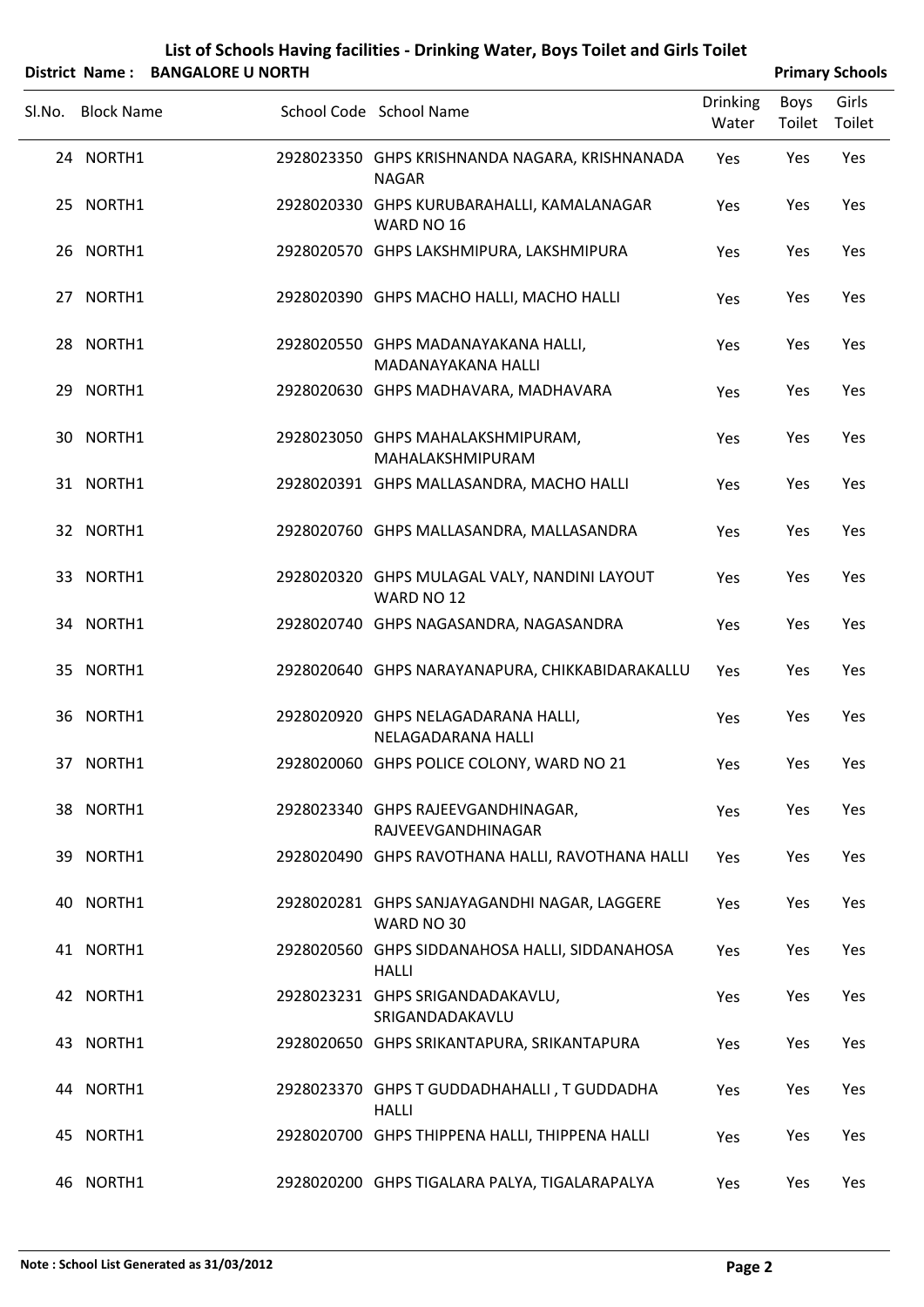|        |                       |                          | List of scribbis Having Tachities - Diffiking Water, Doys Tonet and Only Tonet |                          |      |                        |
|--------|-----------------------|--------------------------|--------------------------------------------------------------------------------|--------------------------|------|------------------------|
|        | <b>District Name:</b> | <b>BANGALORE U NORTH</b> |                                                                                |                          |      | <b>Primary Schools</b> |
| Sl.No. | <b>Block Name</b>     |                          | School Code School Name                                                        | <b>Drinking</b><br>Water | Boys | Girls<br>Toilet Toilet |
|        | 47 NORTH1             |                          | 2928023180 GHPS ULLALU, ULLALU NEW TOWN                                        | Yes                      | Yes  | Yes                    |
|        | 48 NORTH1             |                          | 2928020882 GHPS VADDARA PALYA, RAJAJI NAGAR                                    | Yes                      | Yes  | Yes                    |
|        | 49 NORTH1             |                          | 2928020300 GKLPS LAKSHMIDEVINAGAR,<br>LAKSHMIDEVINAGAR WARD NO                 | Yes                      | Yes  | Yes                    |
|        | 50 NORTH1             |                          | 2928020390 GKLPS MACHOHALLI COLONY, MACHO HALLI                                | Yes                      | Yes  | Yes                    |
|        | 51 NORTH1             |                          | 2928020160 GLPS ANJANA NAGAR, ANJANANAGAR                                      | Yes                      | Yes  | Yes                    |
|        | 52 NORTH1             |                          | 2928020010 GLPS ASHOKPURA SLUM, MAHALASKMIPURA<br>W NO 10                      | Yes                      | Yes  | Yes                    |
|        | 53 NORTH1             |                          | 2928023190 GLPS ASHRAYA BADAVANE KODIGE HALLI,<br><b>KODIGEHALLI</b>           | Yes                      | Yes  | Yes                    |
|        | 54 NORTH1             |                          | 2928020510 GLPS AVERA HALLI, AVERA HALLI                                       | Yes                      | Yes  | Yes                    |
|        | 55 NORTH1             |                          | 2928020800 GLPS BALAVEERANA HALLI, BALAVEERANA<br><b>HALLI</b>                 | Yes                      | Yes  | Yes                    |
|        | 56 NORTH1             |                          | 2928023230 GLPS BEGGAR COLONY, SRIGANDADAKAVLU                                 | Yes                      | Yes  | Yes                    |
|        | 57 NORTH1             |                          | 2928020500 GLPS BETTA HALLI, BETTA HALLI                                       | Yes                      | Yes  | Yes                    |
|        | 58 NORTH1             |                          | 2928023360 GLPS BILEKALLU, BILEKALLU                                           | Yes                      | Yes  | Yes                    |
| 59     | NORTH1                |                          | 2928020440 GLPS BYLAKONENA HALLI, BYLAKONENA<br><b>HALLI</b>                   | Yes                      | Yes  | Yes                    |
|        | 60 NORTH1             |                          | 2928020450 GLPS BYNDANA HALLI, BYNDANA HALLI                                   | Yes                      | Yes  | Yes                    |
|        | 61 NORTH1             |                          | 2928020790 GLPS BYREGOWDANA HALLI,<br><b>BYREGOWDANA HALLI</b>                 | Yes                      | Yes  | Yes                    |
|        | 62 NORTH1             |                          | 2928020940 GLPS CHANNANAYAKANAPALYA, CHANNA<br>NAYAKANA PALYA                  | Yes                      | Yes  | Yes                    |
| 63.    | NORTH1                |                          | 2928023200 GLPS CHIKKA KODIGE HALLI, CHIKKA<br>KODIGEHALLI                     | Yes                      | Yes  | Yes                    |

NORTH1 2928020540 GLPS DEVINANJAYYAN PALYA, 64 Yes Yes Yes DEVINANJAYYAN PALYA 65 NORTH1 2928020580 GLPS DOMBARAHALLI, DOMBARAHALLI Yes Yes Yes

NORTH1 2928020660 GLPS GANGONDANAHALLI COLONY, 66 Yes Yes Yes GANGONDANA HALLI NORTH1 2928020430 GLPS GARUDACHR PALYA, GARUDACHAR 67 Yes Yes Yes

PALYA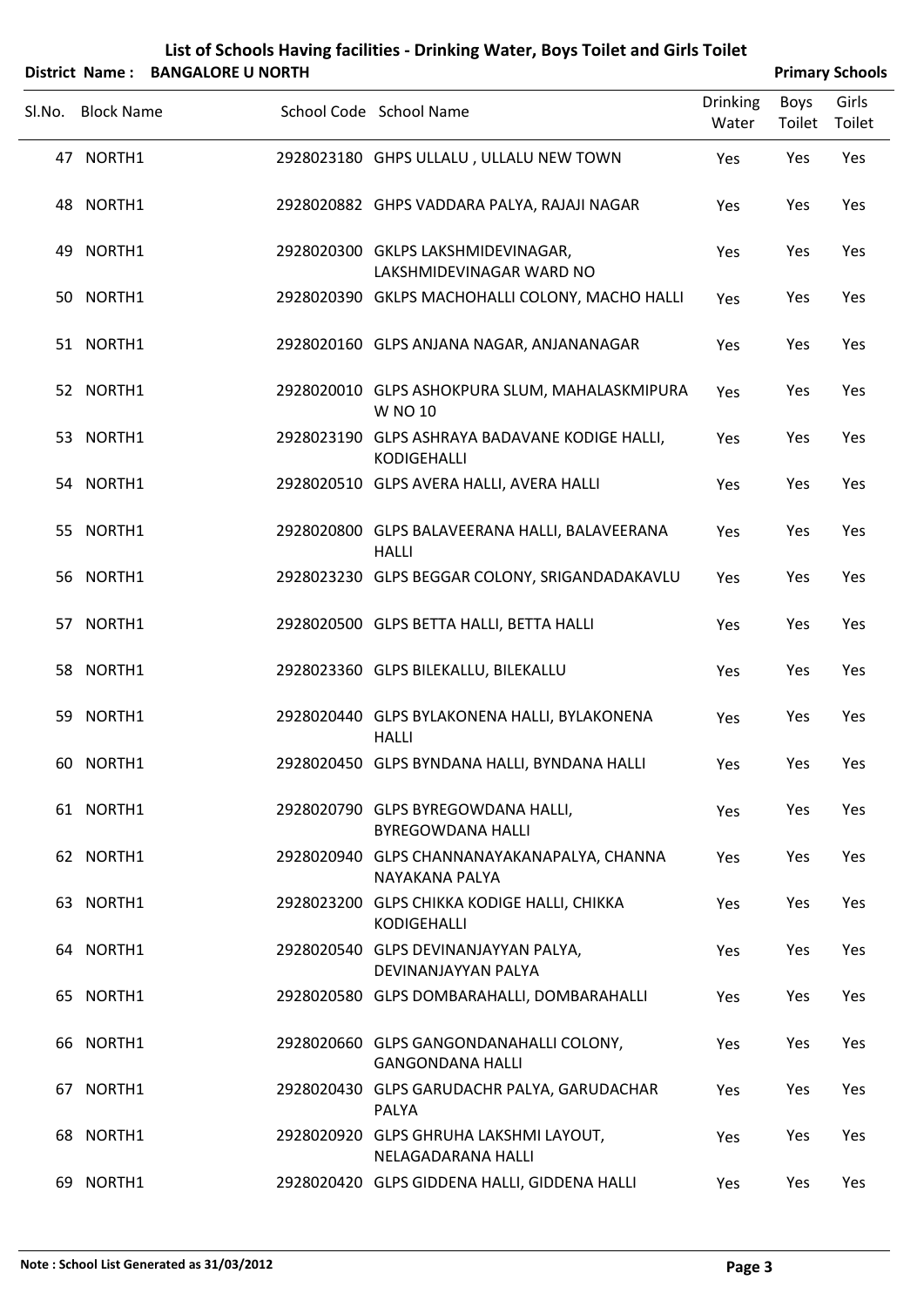|        |                   | DISTRUTION IN THE STANDALURE OF NURTH |                                                                            |                          | <b>Primary Scribbis</b> |                 |
|--------|-------------------|---------------------------------------|----------------------------------------------------------------------------|--------------------------|-------------------------|-----------------|
| Sl.No. | <b>Block Name</b> |                                       | School Code School Name                                                    | <b>Drinking</b><br>Water | Boys<br>Toilet          | Girls<br>Toilet |
|        | 70 NORTH1         |                                       | 2928020270 GLPS GOLLARAPALYA, GOLLARAPALYA                                 | Yes                      | Yes                     | Yes             |
|        | 71 NORTH1         |                                       | 2928020520 GLPS GOWDA HALLI, GOWDA HALLI                                   | Yes                      | Yes                     | Yes             |
|        | 72 NORTH1         |                                       | 2928020620 GLPS HANUMANTHASAGARA,<br>HANUMANTHASAGARA                      | Yes                      | Yes                     | Yes             |
|        | 73 NORTH1         |                                       | 2928023240 GLPS HOSA HALLI GOLLARA PALYA, H<br><b>GOLLARA PALYA</b>        | Yes                      | Yes                     | Yes             |
|        | 74 NORTH1         |                                       | 2928020680 GLPS HOTTAPPANA PALYA, HOTTAPPANA<br>PALYA                      | Yes                      | Yes                     | Yes             |
|        | 75 NORTH1         |                                       | 2928020780 GLPS HUNNIGERE, HUNNIGERE                                       | Yes                      | Yes                     | Yes             |
|        | 76 NORTH1         |                                       | 2928020040 GLPS INDIRANAGARA, RAJAJI NAGARA WARD<br><b>NO<sub>15</sub></b> | Yes                      | Yes                     | Yes             |
|        | 77 NORTH1         |                                       | 2928020590 GLPS KADARANA HALLI, KADARANA HALLI                             | Yes                      | Yes                     | Yes             |
|        | 78 NORTH1         |                                       | 2928020333 GLPS KAMALANAGAR SLUM, KAMALANAGAR<br>WARD NO 16                | Yes                      | Yes                     | Yes             |
|        | 79 NORTH1         |                                       | 2928020600 GLPS KAMMASANDRA, KAMMASANDRA                                   | Yes                      | Yes                     | Yes             |
|        | 80 NORTH1         |                                       | 2928020460 GLPS KANCHO HALLI, KANCHO HALLI                                 | Yes                      | Yes                     | Yes             |
|        | 81 NORTH1         |                                       | 2928020210 GLPS KARIVABANA HALLI, KARIVABANA HALLI                         | Yes                      | Yes                     | Yes             |
|        | 82 NORTH1         |                                       | 2928020530 GLPS KENGANA HALLI, KENGANA HALLI                               | Yes                      | Yes                     | Yes             |
|        | 83 NORTH1         |                                       | 2928023210 GLPS KODIGE HALLI COLONY, KODIGE HALLI<br><b>COLONY</b>         | Yes                      | Yes                     | Yes             |
|        | 84 NORTH1         |                                       | 2928023190 GLPS KODIGE HALLI, KODIGEHALLI                                  | Yes                      | Yes                     | Yes             |
|        | 85 NORTH1         |                                       | 2928020610 GLPS KOLLIGANA HALLI, KOLLIGANA HALLI                           | Yes                      | Yes                     | Yes             |
|        | 86 NORTH1         |                                       | 2928020750 GLPS LAKKENA HALLI, LAKKENA HALLI                               | Yes                      | Yes                     | Yes             |
| 87     | NORTH1            |                                       | 2928020330 GLPS MAHATHMAGANDHI NAGAR,<br>KAMALANAGAR WARD NO 16            | Yes                      | Yes                     | Yes             |
|        | 88 NORTH1         |                                       | 2928020240 GLPS MANGANA HALLI, MANGANA HALLI                               | Yes                      | Yes                     | Yes             |
| 89.    | NORTH1            |                                       | 2928020150 GLPS MUDDAYYANA PALYA, MUDDAYYANA<br>PALYA                      | Yes                      | Yes                     | Yes             |
| 90.    | NORTH1            |                                       | 2928023150 GLPS MUNISWAMAPPA L/O V H SCHO,<br>MUNISWAMAPPA L/O             | Yes                      | Yes                     | Yes             |

91 NORTH1 2928020862 GLPS NAGARAHOLE NAGARA, HEGGANALLI Yes Yes Yes

92 NORTH1 2928020740 GLPS NAGASANDRA, NAGASANDRA Yes Yes Yes

#### **List of Schools Having facilities ‐ Drinking Water, Boys Toilet and Girls Toilet District** Name: **BANGALORE U NORTH Primary** Schools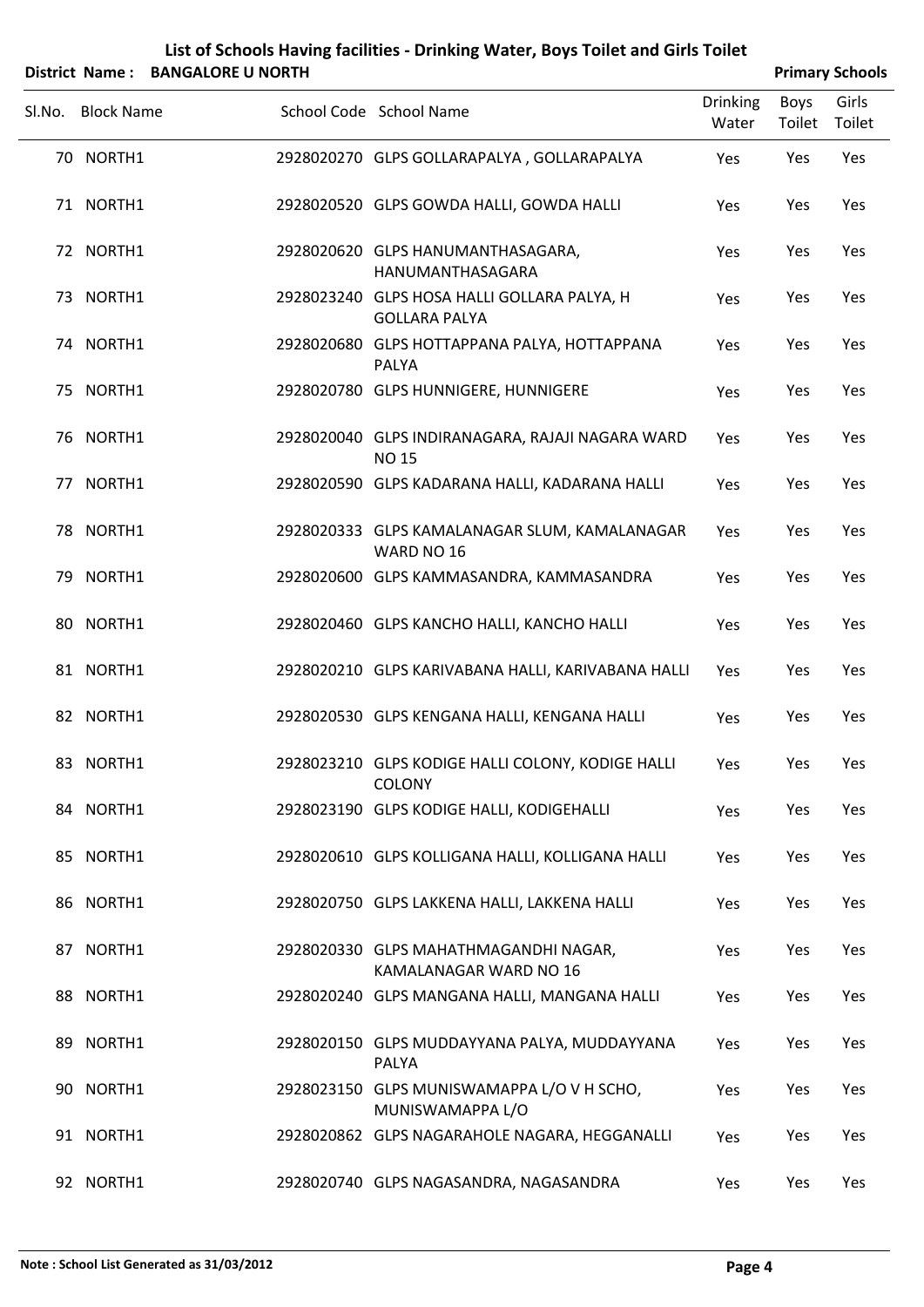| List of Schools Having facilities - Drinking Water, Boys Toilet and Girls Toilet              |
|-----------------------------------------------------------------------------------------------|
| $\mathbf{A}$ . The contract of $\mathbf{A}$ is a set of $\mathbf{A}$ is a set of $\mathbf{A}$ |

|        | District Name: BANGALORE U NORTH |                                                                    |                          |                | <b>Primary Schools</b> |
|--------|----------------------------------|--------------------------------------------------------------------|--------------------------|----------------|------------------------|
| Sl.No. | <b>Block Name</b>                | School Code School Name                                            | <b>Drinking</b><br>Water | Boys<br>Toilet | Girls<br>Toilet        |
|        | 93 NORTH1                        | 2928020290 GLPS RAJAGOPALA NAGAR, RAJGOPAL<br>NAGARA WARD NO       | Yes                      | Yes            | Yes                    |
|        | 94 NORTH1                        | 2928023170 GLPS RAVINDRANAGARA, RAVINDRANAGARA                     | Yes                      | Yes            | Yes                    |
|        | 95 NORTH1                        | 2928023220 GLPS SEEGEHALLI, SEEGEHALLI                             | Yes                      | Yes            | Yes                    |
|        | 96 NORTH1                        | 2928023160 GLPS SHIVAPURA, SHIVAPURA                               | Yes                      | Yes            | Yes                    |
|        | 97 NORTH1                        | 2928020291 GLPS SIDDARTHANAGARA, RAJGOPAL<br>NAGARA WARD NO        | Yes                      | Yes            | Yes                    |
|        | 98 NORTH1                        | 2928020391 GLPS VADDERA HALLI, MACHO HALLI                         | Yes                      | Yes            | Yes                    |
|        | 99 NORTH1                        | 2928020340 GLPS VRUSHABHAVATHI NAGAR,<br>VRUSHABHAVATHI NAGAR WARD | Yes                      | Yes            | Yes                    |
|        | 100 NORTH1                       | 2928020840 GMPS AD HALLI, AD HALLI                                 | Yes                      | Yes            | Yes                    |
|        | 101 NORTH1                       | 2928020180 GMPS ANDARA HALLI, ANDARA HALLI                         | Yes                      | Yes            | Yes                    |
|        | 102 NORTH1                       | 2928020860 GMPS HEGGANAHALLI, HEGGANALLI                           | Yes                      | Yes            | Yes                    |
|        | 103 NORTH1                       | 2928020120 GMPS HERO HALLI, HEEROHALLI                             | Yes                      | Yes            | Yes                    |
|        | 104 NORTH1                       | 2928020350 GMPS KAMAKSHIPALYA, KAMAKSHIPALYA<br>WARD NO 18         | Yes                      | Yes            | Yes                    |
|        | 105 NORTH1                       | 2928020330 GMPS KAMALANAGAR, KAMALANAGAR<br>WARD NO 16             | Yes                      | Yes            | Yes                    |
|        | 106 NORTH1                       | 2928020280 GMPS LAGGERE, LAGGERE WARD NO 30                        | Yes                      | Yes            | Yes                    |
|        | 107 NORTH1                       | 2928020310 GMPS PEENYA, PEENYA WARD NO 11                          | Yes                      | Yes            | Yes                    |
|        | 108 NORTH1                       | 2928023020 GMPS SANEGORAVANAHALLI, SANEGURA<br><b>HALLI</b>        | Yes                      | Yes            | Yes                    |
|        | 109 NORTH1                       | 2928023330 GMPS SHIVANAGAR, SHIVANAGARA                            | Yes                      | Yes            | Yes                    |
|        | 110 NORTH1                       | 2928020730 GMPS SONDEKOPPA, SONDEKOPPA                             | Yes                      | Yes            | Yes                    |
|        | 111 NORTH1                       | 2928020860 GUHPS HEGGANAHALLI, HEGGANALLI                          | Yes                      | Yes            | Yes                    |
|        | 112 NORTH1                       | 2928020860 GUHPS KAREEN SAB LAYOUT, HEGGANALLI                     | Yes                      | Yes            | Yes                    |
|        | 113 NORTH1                       | 2928020331 GUHPS KURUBARAHALLI, KAMALANAGAR<br>WARD NO 16          | Yes                      | Yes            | Yes                    |
|        | 114 NORTH1                       | 2928023250 GUHPS PAILWANARA PALYA,<br>PILAVANARAPALYA              | Yes                      | Yes            | Yes                    |
|        | 115 NORTH1                       | 2928020283 GULPS CHAMUNDIPURA, LAGGERE WARD<br><b>NO30</b>         | Yes                      | Yes            | Yes                    |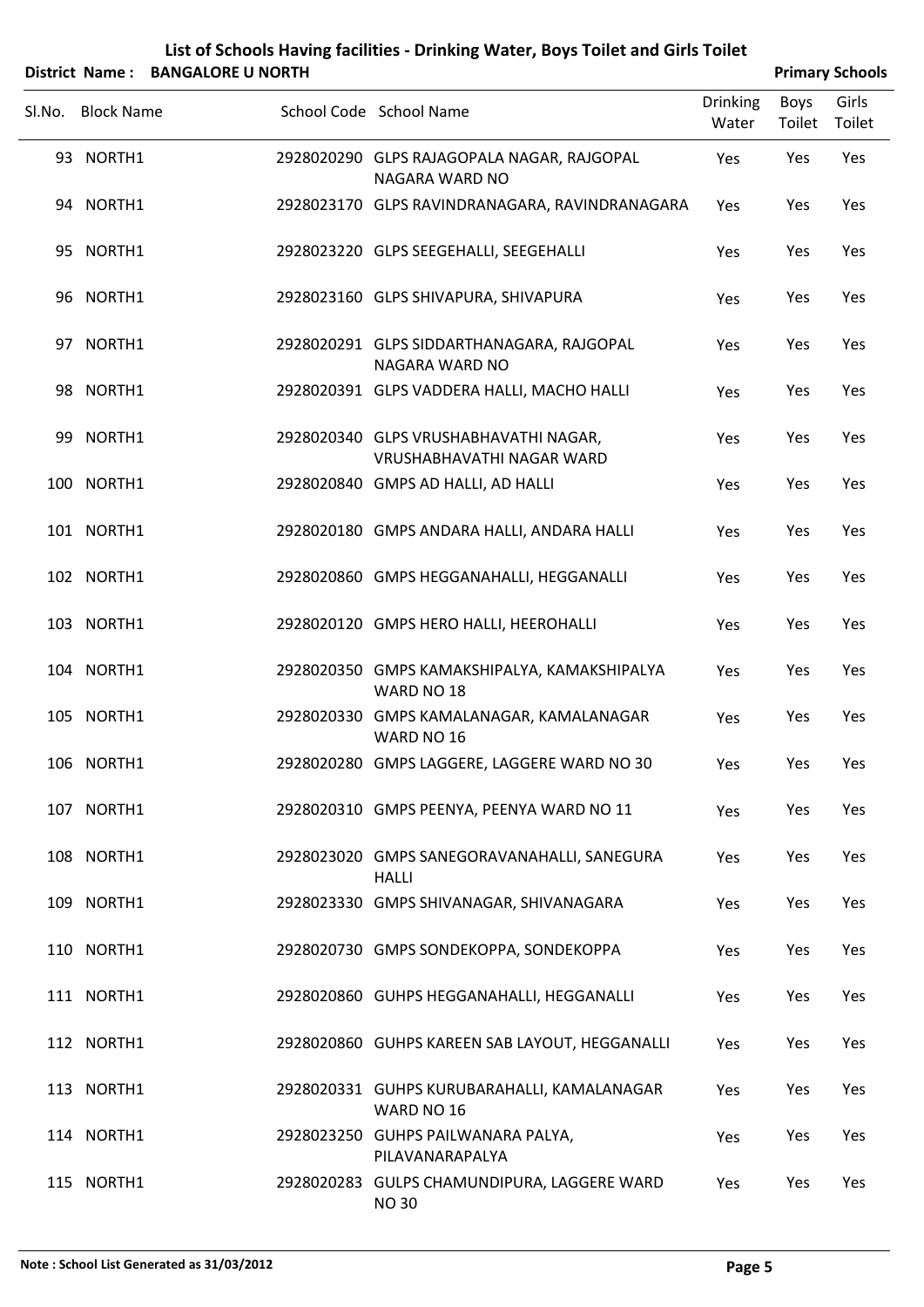|        |                   | District Name: BANGALORE U NORTH |                                                                            |                          |                | <b>Primary Schools</b> |
|--------|-------------------|----------------------------------|----------------------------------------------------------------------------|--------------------------|----------------|------------------------|
| Sl.No. | <b>Block Name</b> |                                  | School Code School Name                                                    | <b>Drinking</b><br>Water | Boys<br>Toilet | Girls<br>Toilet        |
|        | 116 NORTH1        |                                  | 2928020040 GULPS INDIRA NAGARA COLONY, RAJAJI<br>NAGARA WARD NO 15         | Yes                      | Yes            | Yes                    |
|        | 117 NORTH1        |                                  | 2928020460 GULPS KACHO HALLI, KANCHO HALLI                                 | Yes                      | Yes            | Yes                    |
|        | 118 NORTH1        |                                  | 2928023180 GULPS ULLALU NEW TOWN, ULLALU NEW<br><b>TOWN</b>                | Yes                      | Yes            | Yes                    |
|        | 119 NORTH1        |                                  | 2928020730 GUPS SONDEKOPPA, SONDEKOPPA                                     | Yes                      | Yes            | Yes                    |
|        | 120 NORTH1        |                                  | 2928023180 K.S G.M.H.P.S ULLALU UPANAGAR, ULLALU<br><b>NEW TOWN</b>        | Yes                      | Yes            | Yes                    |
|        | 121 NORTH2        |                                  | 2928050034 G.L.P.S KUTHIGRAMA, HEBBEL WARD NO 96                           | Yes                      | Yes            | Yes                    |
|        | 122 NORTH2        |                                  | 2928050230 GHPS (BOYS) SCHOOL SRI RAMPURA,<br><b>BHASYAM NAGAR W NO.24</b> | Yes                      | Yes            | Yes                    |
|        | 123 NORTH2        |                                  | 2928050230 GHPS (GIRLS) SCHOOL SRI RAMPUR,<br><b>BHASYAM NAGAR W NO.24</b> | Yes                      | Yes            | Yes                    |
|        | 124 NORTH2        |                                  | 2928050080 GHPS (KAN) GANDHINAGAR, GANDHINAGAR<br>WARD NO 27               | Yes                      | Yes            | Yes                    |
|        | 125 NORTH2        |                                  | 2928050070 GHPS 13TH CRS MALLESWARAM,<br>MALLESWARAM WARD NO 7             | Yes                      | Yes            | Yes                    |
|        | 126 NORTH2        |                                  | 2928050260 GHPS ARAMANE NAGAR, P.G HALLI W NO. 99                          | Yes                      | Yes            | Yes                    |
|        | 127 NORTH2        |                                  | 2928050034 GHPS CHOLNAYAKANAHALLI, HEBBEL WARD<br><b>NO 96</b>             | Yes                      | Yes            | Yes                    |
|        | 128 NORTH2        |                                  | 2928050061 GHPS GOKULA, KODANDARAMAPURA WARD<br><b>NO</b>                  | Yes                      | Yes            | Yes                    |
|        | 129 NORTH2        |                                  | 2928050061 GHPS INDIAN INSTITUTE SCI KODA,<br>KODANDARAMAPURA WARD NO      | Yes                      | Yes            | Yes                    |
|        | 130 NORTH2        |                                  | 2928050061 GHPS KODANDARAMPURA,<br>KODANDARAMAPURA WARD NO                 | Yes                      | Yes            | Yes                    |
|        | 131 NORTH2        |                                  | 2928050037 GHPS MANORAYANA PALYA, HEBBEL WARD<br><b>NO 96</b>              | Yes                      | Yes            | Yes                    |
|        | 132 NORTH2        |                                  | 2928050102 GHPS MARUTHI EXTENTION, PRAKASH<br><b>NAGAR WARD NO 23</b>      | Yes                      | Yes            | Yes                    |
|        | 133 NORTH2        |                                  | 2928050130 GHPS RAILWAY COLONY, SEVASHRAMA<br>WARD NO 26                   | Yes                      | Yes            | Yes                    |
|        | 134 NORTH2        |                                  | 2928050240 GHPS VYAYAMASHALE YESHAVANTHP,<br>YESHWANTHPUR W NO.3           | Yes                      | Yes            | Yes                    |
|        | 135 NORTH2        |                                  | 2928050075 GKBMS MALLESHWARAM(PRADHANA),<br>MALLESWARAM WARD NO 7          | <b>Yes</b>               | Yes            | Yes                    |
|        | 136 NORTH2        |                                  | 2928050080 GKHPS ANANDA RAO CIRCLE, GANDHINAGAR<br>WARD NO 27              | Yes                      | Yes            | Yes                    |
|        | 137 NORTH2        |                                  | 2928050060 GLPS 18TH CRS MALLESWARAM,<br>KODANDARAMAPURA WARD NO           | Yes                      | Yes            | Yes                    |
|        | 138 NORTH2        |                                  | 2928050031 GLPS GUDDADA HALLI, HEBBEL WARD NO 96                           | Yes                      | Yes            | Yes                    |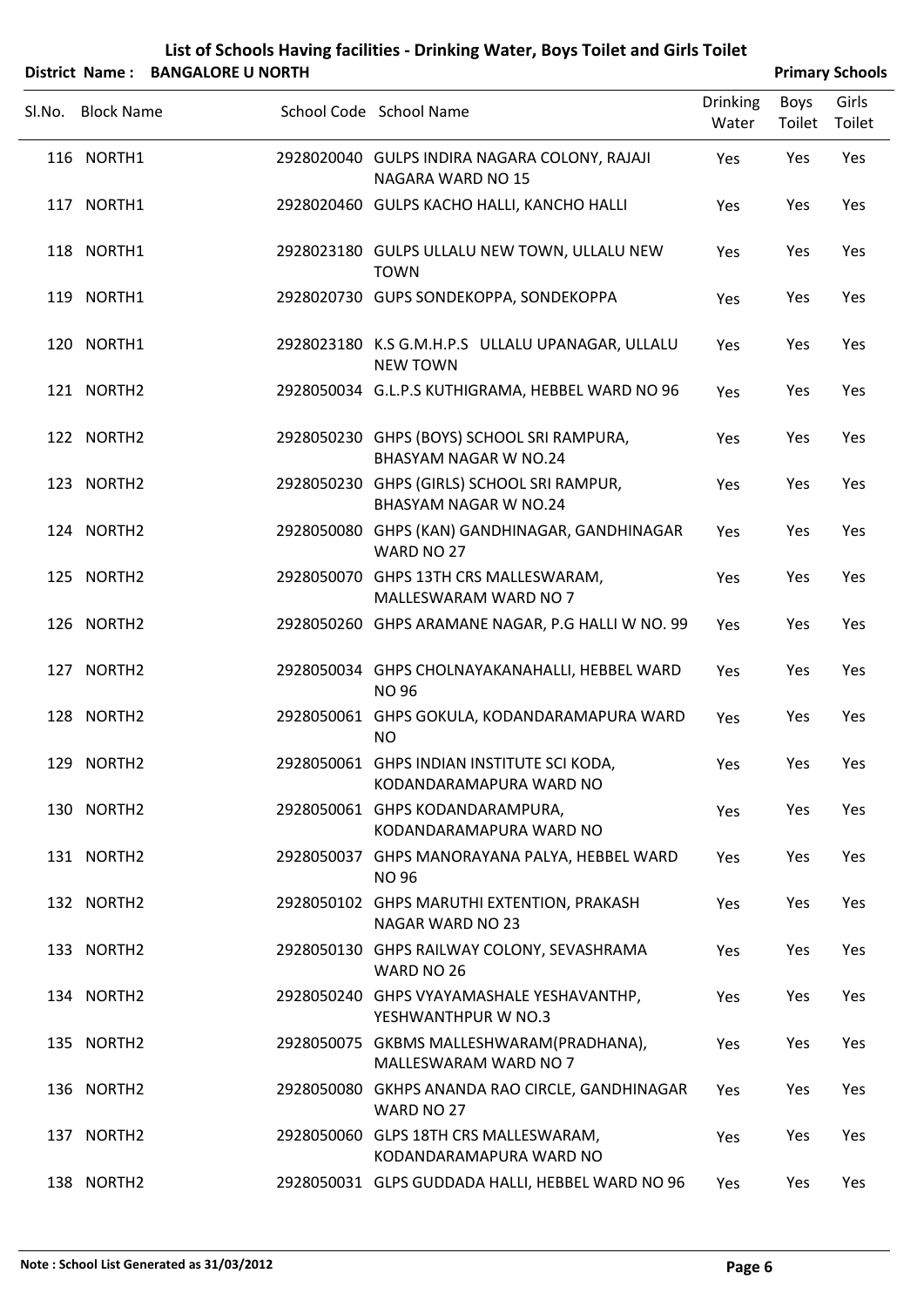| District Name: BANGALORE U NORTH |                                                                           |                          |                | <b>Primary Schools</b> |
|----------------------------------|---------------------------------------------------------------------------|--------------------------|----------------|------------------------|
| SI.No. Block Name                | School Code School Name                                                   | <b>Drinking</b><br>Water | Boys<br>Toilet | Girls<br>Toilet        |
| 139 NORTH2                       | 2928050130 GLPS HANUMANTHA NAGAR, SEVASHRAMA<br>WARD NO 26                | Yes                      | Yes            | Yes                    |
| 140 NORTH2                       | 2928050020 GLPS KANNADA TIRUVALLAPURA,<br>DATTATRAYA WARD NO 6            | Yes                      | Yes            | Yes                    |
| 141 NORTH2                       | 2928050220 GLPS KATHANAGAR, H M T WARD NO 1                               | <b>Yes</b>               | Yes            | Yes                    |
| 142 NORTH2                       | 2928050100 GLPS MARIYAPPANA PALYA SLUM, PRAKASH<br>NAGAR WARD NO 23       | Yes                      | Yes            | Yes                    |
| 143 NORTH2                       | 2928050251 GLPS MARIYAPPANA PALYAA,<br><b>GAYATHRINAGAR W NO.8</b>        | Yes                      | Yes            | Yes                    |
| 144 NORTH2                       | 2928050093 GLPS POORNAPURA, MATHIKERE WARD NO 4                           | Yes                      | Yes            | Yes                    |
| 145 NORTH2                       | 2928050130 GLPS SHASTRINAGAR, SEVASHRAMA WARD<br><b>NO 26</b>             | Yes                      | Yes            | Yes                    |
| 146 NORTH2                       | 2928050130 GLPS SWATHANTRA NAGAR, SEVASHRAMA<br>WARD NO 26                | Yes                      | Yes            | Yes                    |
| 147 NORTH2                       | 2928050230 GLPS TAMIL Q BLK SRI RAMPURAM,<br><b>BHASYAM NAGAR W NO.24</b> | Yes                      | Yes            | Yes                    |
| 148 NORTH2                       | 2928050111 GLPS UKKADA PALYA MAGADI ROAD,<br>RAMACHANDRAPURA WARD NO      | Yes                      | Yes            | Yes                    |
| 149 NORTH2                       | 2928050020 GLPS URDU M D BLK MALLESWARAM,<br>DATTATRAYA WARD NO 6         | Yes                      | Yes            | Yes                    |
| 150 NORTH2                       | 2928050031 GLPS V NAGENA HALLI, HEBBEL WARD NO 96                         | Yes                      | Yes            | Yes                    |
| 151 NORTH2                       | 2928050122 GMPS GEDDALA HALLI, SANJAYA NAGAR                              | Yes                      | Yes            | Yes                    |
| 152 NORTH2                       | 2928050031 GMPS HEBBAL, HEBBEL WARD NO 96                                 | Yes                      | Yes            | Yes                    |
| 153 NORTH2                       | 2928050130 GMPS JAKKARAYANAKERE, SEVASHRAMA<br>WARD NO 26                 | Yes                      | Yes            | Yes                    |
| 154 NORTH2                       | 2928050042 GMPS JALAHALLI, JALA HALLI WARD NO 2                           | Yes                      | Yes            | Yes                    |
| 155 NORTH2                       | 2928050080 GMPS LINK ROAD S PURAM, GANDHINAGAR<br>WARD NO 27              | Yes                      | Yes            | Yes                    |
| 156 NORTH2                       | 2928050093 GMPS MATHIKERE, MATHIKERE WARD NO 4                            | Yes                      | Yes            | Yes                    |
| 157 NORTH2                       | 2928050120 GMPS NAGASHETTI HALLI, SANJAYA NAGAR                           | Yes                      | Yes            | Yes                    |
| 158 NORTH2                       | 2928050100 GMPS PRAKASH NAGAR, PRAKASH NAGAR<br>WARD NO 23                | Yes                      | Yes            | Yes                    |
| 159 NORTH2                       | 2928050241 GMPS SANTHEBEEDI YESHVANTHPURA,<br>YESHWANTHPUR W NO.3         | Yes                      | Yes            | Yes                    |
| 160 NORTH2                       | 2928050220 GTHPS PEENYA PLANTATION, H M T WARD<br><b>NO1</b>              | Yes                      | Yes            | Yes                    |
| 161 NORTH2                       | 2928050081 GTHPSGANDHINAGAR, GANDHINAGAR<br>WARD NO 27                    | Yes                      | Yes            | Yes                    |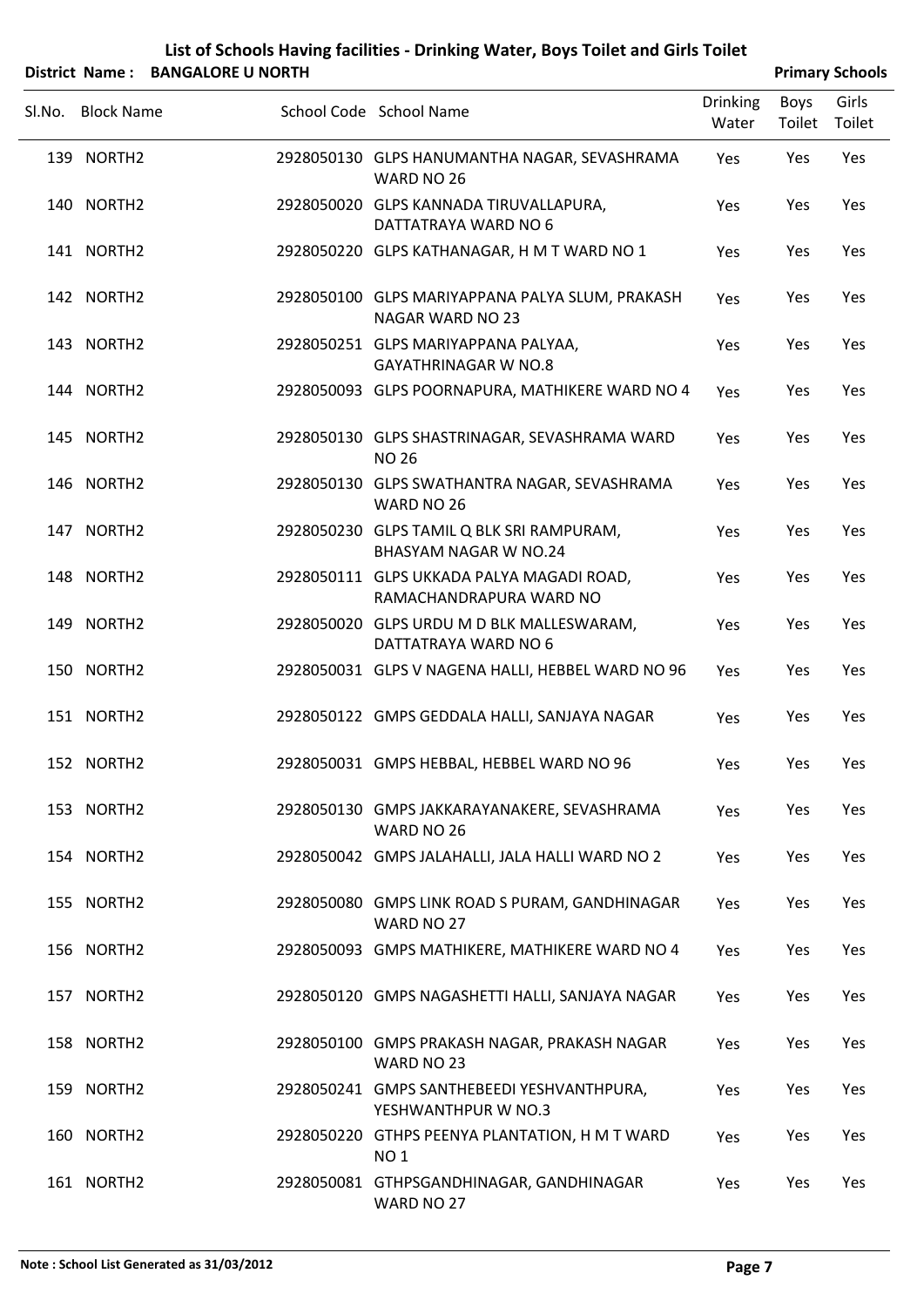|        |                   | District Name: BANGALORE U NORTH |                                                                           |                          |                | <b>Primary Schools</b> |
|--------|-------------------|----------------------------------|---------------------------------------------------------------------------|--------------------------|----------------|------------------------|
| Sl.No. | <b>Block Name</b> |                                  | School Code School Name                                                   | <b>Drinking</b><br>Water | Boys<br>Toilet | Girls<br>Toilet        |
|        | 162 NORTH2        |                                  | 2928050073 GUHPS YESWATHPURA, MALLESWARAM<br>WARD NO 7                    | Yes                      | Yes            | Yes                    |
|        | 163 NORTH2        |                                  | 2928050260 GUHPS ARAMANE NAGAR, P.G HALLI W NO.<br>99                     | Yes                      | Yes            | Yes                    |
|        | 164 NORTH2        |                                  | 2928050120 GUHPS BHOOPASANDRA, SANJAYA NAGAR                              | Yes                      | Yes            | Yes                    |
|        | 165 NORTH2        |                                  | 2928050110 GUHPS GOPALPURA MAGADI ROAD,<br>RAMACHANDRAPURA WARD NO        | Yes                      | Yes            | Yes                    |
|        | 166 NORTH2        |                                  | 2928050032 GUHPS HEBBAL, HEBBEL WARD NO 96                                | Yes                      | Yes            | Yes                    |
|        | 167 NORTH2        |                                  | 2928050071 GUHPS MALLESWARAAM CIRCLE,<br>MALLESWARAM WARD NO 7            | Yes                      | Yes            | Yes                    |
|        | 168 NORTH2        |                                  | 2928050110 GUHPS RAMACHANDRAPURA,<br>RAMACHANDRAPURA WARD NO              | Yes                      | Yes            | Yes                    |
|        | 169 NORTH2        |                                  | 2928050081 GUHPS SC ROAD SHESHADRIPURAM,<br><b>GANDHINAGAR WARD NO 27</b> | Yes                      | Yes            | Yes                    |
|        | 170 NORTH2        |                                  | 2928050031 GULPS BHUVANESWARINAGAR, HEBBEL<br>WARD NO 96                  | Yes                      | Yes            | Yes                    |
|        | 171 NORTH2        |                                  | 2928050240 GULPS M K NAGAR, YESHWANTHPUR W NO.3                           | Yes                      | Yes            | Yes                    |
|        | 172 NORTH2        |                                  | 2928050100 GULPS MARIYAPPANA PALYA SLUM,<br>PRAKASH NAGAR WARD NO 23      | Yes                      | Yes            | Yes                    |
|        | 173 NORTH2        |                                  | 2928050090 GULPS SUBEDARPALYA, MATHIKERE WARD<br>NO <sub>4</sub>          | Yes                      | Yes            | Yes                    |
|        | 174 NORTH2        |                                  | 2928050030 GUMPS CHAMUNDI NAGAR, HEBBEL WARD<br><b>NO 96</b>              | Yes                      | Yes            | Yes                    |
|        | 175 NORTH2        |                                  | 2928050073 SREE H.MUNISWAMY REDDY GAMPS,<br>MALLESWARAM WARD NO 7         | Yes                      | Yes            | Yes                    |
|        | 176 NORTH3        |                                  | 2928060200 GHPS B CHENNASANDRA, BENNIGANA HALLI<br><b>WNO</b>             | Yes                      | Yes            | Yes                    |
|        | 177 NORTH3        |                                  | 2928060090 GHPS BANASVADI, BANASAVADI W NO 88                             | Yes                      | Yes            | Yes                    |
|        | 178 NORTH3        |                                  | 2928060200 GHPS BENNIGANAHALLI, BENNIGANA HALLI<br><b>WNO</b>             | Yes                      | Yes            | Yes                    |
|        | 179 NORTH3        |                                  | 2928060121 GHPS BINNAMANGALA, HYSALA NAGAR W<br><b>NO 82</b>              | Yes                      | Yes            | Yes                    |
|        | 180 NORTH3        |                                  | 2928060200 GHPS KRISHNAIAHNA PALYA, BENNIGANA<br><b>HALLI WNO</b>         | Yes                      | Yes            | Yes                    |
|        | 181 NORTH3        |                                  | 2928060010 GHPS LINGARAJAPURA, LINGARAJAPURA W<br><b>NO 87</b>            | Yes                      | Yes            | Yes                    |
|        | 182 NORTH3        |                                  | 2928060200 GHPS OLD BAYAPPANA HALLI, BENNIGANA<br><b>HALLI WNO</b>        | Yes                      | Yes            | Yes                    |
|        | 183 NORTH3        |                                  | 2928060012 GHPS RAMASWAMY PALYA,<br>LINGARAJAPURA W NO 87                 | Yes                      | Yes            | Yes                    |
|        | 184 NORTH3        |                                  | 2928060010 GHPS SUBBAIAHNA PALYA, LINGARAJAPURA<br>W NO 87                | Yes                      | Yes            | Yes                    |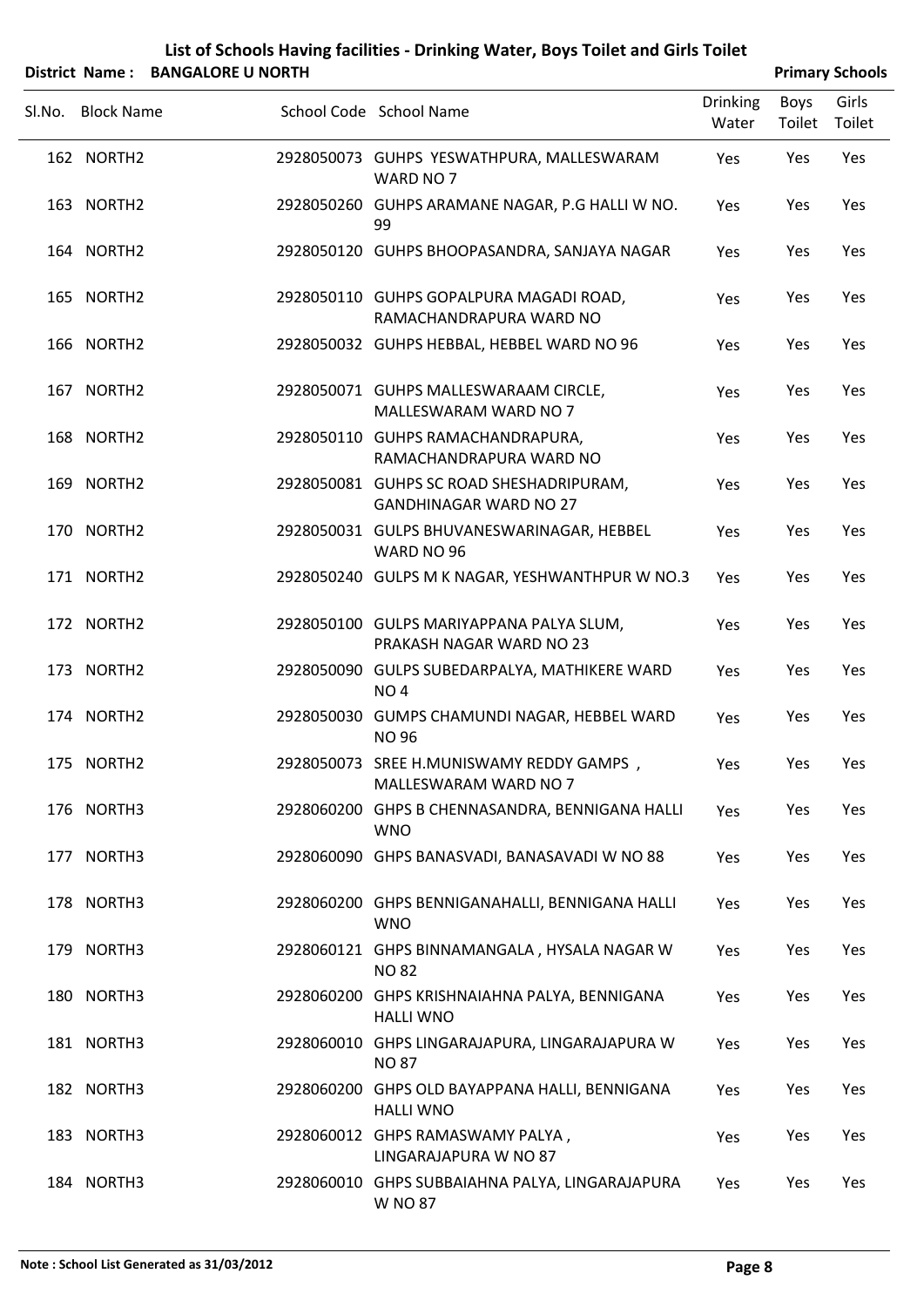|        |                   | District Name: BANGALORE U NORTH |                                                                    |                          |                | <b>Primary Schools</b> |
|--------|-------------------|----------------------------------|--------------------------------------------------------------------|--------------------------|----------------|------------------------|
| Sl.No. | <b>Block Name</b> |                                  | School Code School Name                                            | <b>Drinking</b><br>Water | Boys<br>Toilet | Girls<br>Toilet        |
|        | 185 NORTH3        |                                  | 2928060030 GKHPS KARIYANNANA PALYA, K G HALLI W<br><b>NO 94</b>    | Yes                      | Yes            | Yes                    |
|        | 186 NORTH3        |                                  | 2928060220 GKHPS M R PALYA, JAYAMAHAL WNO                          | Yes                      | Yes            | Yes                    |
|        | 187 NORTH3        |                                  | 2928060220 GKHPS M R S PALYA, JAYAMAHAL WNO                        | Yes                      | Yes            | Yes                    |
|        | 188 NORTH3        |                                  | 2928060120 GKHPS MURPHY TOWN, HYSALA NAGAR W<br><b>NO 82</b>       | Yes                      | Yes            | Yes                    |
|        | 189 NORTH3        |                                  | 2928060230 GKHPS N S LINE, J C NAGAR W NO                          | Yes                      | Yes            | Yes                    |
|        | 190 NORTH3        |                                  | 2928060130 GKHPS OPH ROAD, SHIVAJI NAGAR W NO 79                   | Yes                      | Yes            | Yes                    |
|        | 191 NORTH3        |                                  | 2928060172 GKHPS SV JEEVANA HALLI, M S NAGAR W NO<br>86            | Yes                      | Yes            | Yes                    |
|        | 192 NORTH3        |                                  | 2928060241 GKHPS VASANTHA NAGAR, VASANTHNAGAR<br>W <sub>NO</sub>   | Yes                      | Yes            | Yes                    |
|        | 193 NORTH3        |                                  | 2928060200 GKLP SCH GAJENDRANAGAR, BENNIGANA<br><b>HALLI WNO</b>   | Yes                      | Yes            | Yes                    |
|        | 194 NORTH3        |                                  | 2928060192 GKLPS ASHOKANAGAR, K B SANDRA W NO                      | Yes                      | Yes            | Yes                    |
|        | 195 NORTH3        |                                  | 2928060260 GKLPS KACHARAKANNA HALLI,<br>KACHARAKANNAHALLI WNO 89   | Yes                      | Yes            | Yes                    |
|        | 196 NORTH3        |                                  | 2928060080 GKLPS KADIRAYANAPALYPALYA COCK,<br>SARVAGANAGAR W NO 85 | Yes                      | Yes            | Yes                    |
|        | 197 NORTH3        |                                  | 2928060170 GKLPS NAGAIAHNA PALYA, M S NAGAR W<br><b>NO 86</b>      | Yes                      | Yes            | Yes                    |
|        | 198 NORTH3        |                                  | 2928060250 GKLPS NEW BAGLOOR LAYOUT,<br>SAGAYAPURA WNO             | Yes                      | Yes            | Yes                    |
|        | 199 NORTH3        |                                  | 2928060170 GKLPS SATHYAM NAGARA, M S NAGAR W<br><b>NO 86</b>       | Yes                      | Yes            | Yes                    |
|        | 200 NORTH3        |                                  | 2928060190 GKLPS SHAMPURA, K B SANDRA W NO                         | Yes                      | Yes            | Yes                    |
|        | 201 NORTH3        |                                  | 2928060042 GKMPS DEVARJEEVANAHALLI, D J HALLI                      | Yes                      | Yes            | Yes                    |
|        | 202 NORTH3        |                                  | 2928060050 GKMPS GANGANAGAR, GANGANAGAR W NO<br>98                 | Yes                      | Yes            | Yes                    |
|        | 203 NORTH3        |                                  | 2928060190 GKMPS K B SANDRA, K B SANDRA W NO                       | Yes                      | Yes            | Yes                    |
|        | 204 NORTH3        |                                  | 2928060030 GKMPS K G HALLI, K G HALLI W NO 94                      | Yes                      | Yes            | Yes                    |
|        | 205 NORTH3        |                                  | 2928060210 GKMPS PATARY TOWN, PULIKESHINAGAR W<br><b>NO</b>        | Yes                      | Yes            | Yes                    |
|        | 206 NORTH3        |                                  | 2928060070 GKMPS S R NAGARA, S R NAGAR W NO 77                     | Yes                      | Yes            | Yes                    |
|        | 207 NORTH3        |                                  | 2928060080 GKMPS SARVGNANAGARA, SARVAGANAGAR<br><b>W NO 85</b>     | Yes                      | Yes            | Yes                    |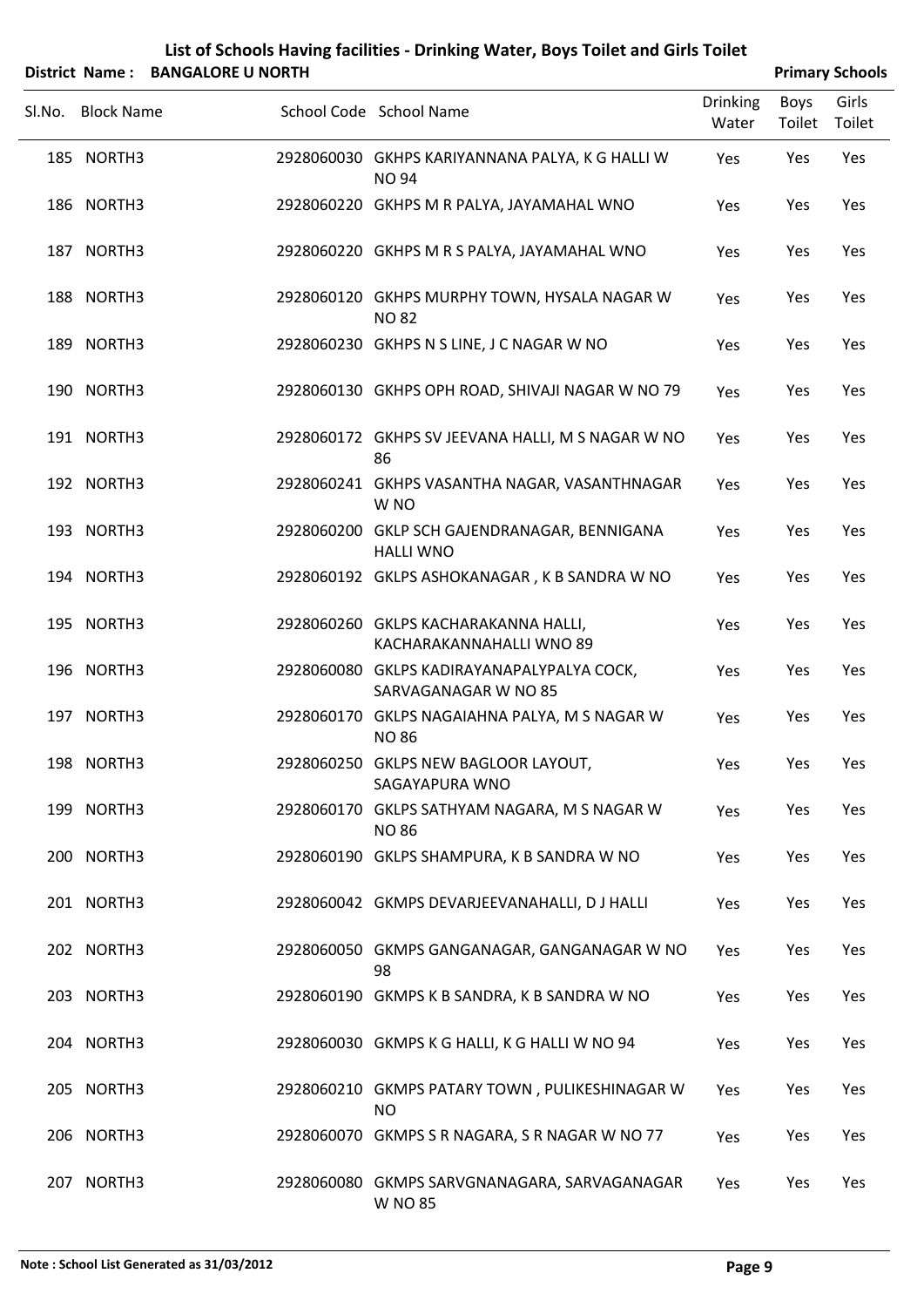|        |                   | District Name: BANGALORE U NORTH |                                                                   |                          |                | <b>Primary Schools</b> |
|--------|-------------------|----------------------------------|-------------------------------------------------------------------|--------------------------|----------------|------------------------|
| Sl.No. | <b>Block Name</b> |                                  | School Code School Name                                           | <b>Drinking</b><br>Water | Boys<br>Toilet | Girls<br>Toilet        |
|        | 208 NORTH3        |                                  | 2928060210 GKTMPS CLEVLAND TOWN,<br>PULIKESHINAGAR W NO           | Yes                      | Yes            | Yes                    |
|        | 209 NORTH3        |                                  | 2928060200 GLPS CHIKKABANASAWADI, BENNIGANA<br><b>HALLI WNO</b>   | Yes                      | Yes            | Yes                    |
|        | 210 NORTH3        |                                  | 2928060010 GLPS LINGARAJAPURA, LINGARAJAPURA W<br><b>NO 87</b>    | Yes                      | Yes            | Yes                    |
|        | 211 NORTH3        |                                  | 2928060200 GLPS PILLA REDDY NAGARA, BENNIGANA<br><b>HALLI WNO</b> | Yes                      | Yes            | Yes                    |
|        | 212 NORTH3        |                                  | 2928060070 GLPS RAJ BHAVAN, S R NAGAR W NO 77                     | Yes                      | Yes            | Yes                    |
|        | 213 NORTH3        |                                  | 2928060030 GLPS VENKATESHPURA, K G HALLI W NO 94                  | Yes                      | Yes            | Yes                    |
|        | 214 NORTH3        |                                  | 2928060132 GTAHPS PIONEER CHEERY, SHIVAJI NAGAR W<br><b>NO79</b>  | Yes                      | Yes            | Yes                    |
|        | 215 NORTH3        |                                  | 2928060134 GTAHPS THIMMAIAH ROAD, SHIVAJI NAGAR<br><b>W NO 79</b> | Yes                      | Yes            | Yes                    |
|        | 216 NORTH3        |                                  | 2928060170 GTEHPS JEEVANA HALLI, M S NAGAR W NO<br>86             | Yes                      | Yes            | Yes                    |
|        | 217 NORTH3        |                                  | 2928060120 GTEHPS MURPHYTOWN, HYSALA NAGAR W<br><b>NO 82</b>      | Yes                      | Yes            | Yes                    |
|        | 218 NORTH3        |                                  | 2928060130 GTEHPS OPH ROAD, SHIVAJI NAGAR W NO 79                 | Yes                      | Yes            | Yes                    |
|        | 219 NORTH3        |                                  | 2928060220 GTELPS M R S PALYA, JAYAMAHAL WNO                      | Yes                      | Yes            | Yes                    |
|        | 220 NORTH3        |                                  | 2928060210 GTELPS PATARY TOWN, PULIKESHINAGAR W<br><b>NO</b>      | Yes                      | Yes            | Yes                    |
|        | 221 NORTH3        |                                  | 2928060172 GTHIRUPUVANAM KANNADA H P S, M S<br>NAGAR W NO 86      | Yes                      | Yes            | Yes                    |
|        | 222 NORTH3        |                                  | 2928060240 GTHPS VASANTHA NAGARA,<br>VASANTHNAGAR W NO            | Yes                      | Yes            | Yes                    |
|        | 223 NORTH3        |                                  | 2928060170 GTHPS JAI BHARATH NAGAR, M S NAGAR W<br><b>NO 86</b>   | Yes                      | Yes            | Yes                    |
|        | 224 NORTH3        |                                  | 2928060120 GTHPS MURPGYTOWN, HYSALA NAGAR W<br><b>NO 82</b>       | Yes                      | Yes            | Yes                    |
|        | 225 NORTH3        |                                  | 2928060230 GTHPS N S LINE, J C NAGAR W NO                         | Yes                      | Yes            | Yes                    |
|        | 226 NORTH3        |                                  | 2928060040 GTHPS PERIYAR NAGAR, DJ HALLI                          | Yes                      | Yes            | Yes                    |
|        | 227 NORTH3        |                                  | 2928060190 GTLPS ASHOKA NAGAR, K B SANDRA W NO                    | Yes                      | Yes            | Yes                    |
|        | 228 NORTH3        |                                  | 2928060241 GTLPS BLACK PALLI SHIVAJI NAGA,<br>VASANTHNAGAR W NO   | Yes                      | Yes            | Yes                    |
|        | 229 NORTH3        |                                  | 2928060080 GTMPS COX TOWN, SARVAGANAGAR W NO<br>85                | Yes                      | Yes            | Yes                    |
|        | 230 NORTH3        |                                  | 2928060240 GUHPS VASANTHA NAGARA,<br>VASANTHNAGAR W NO            | Yes                      | Yes            | Yes                    |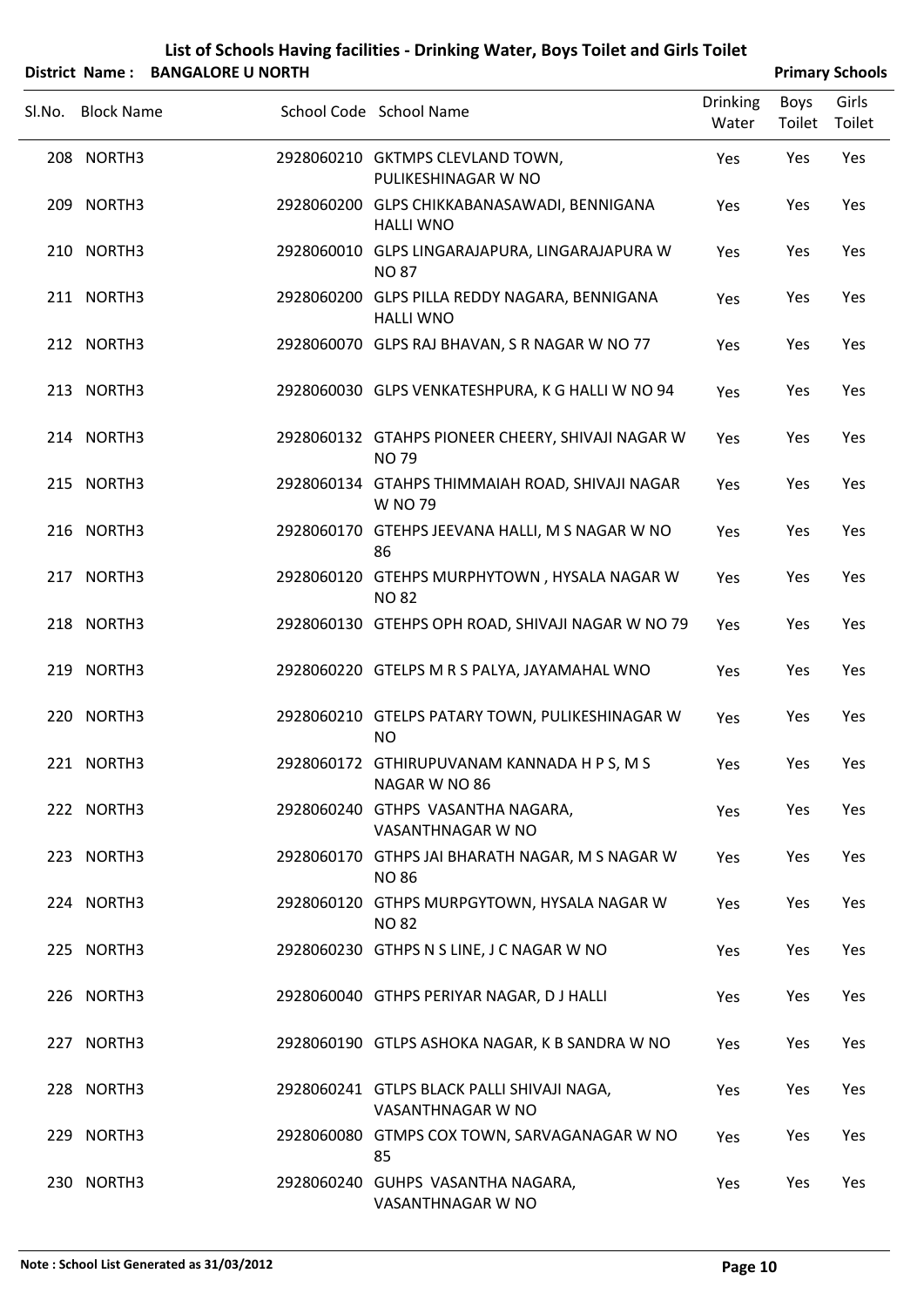| List of Schools Having facilities - Drinking Water, Boys Toilet and Girls Toilet |
|----------------------------------------------------------------------------------|
| $\sim$ News . DANCALODE ILNODELL                                                 |

| District Name: BANGALORE U NORTH |                                                                         |                          |                | <b>Primary Schools</b> |
|----------------------------------|-------------------------------------------------------------------------|--------------------------|----------------|------------------------|
| Sl.No. Block Name                | School Code School Name                                                 | <b>Drinking</b><br>Water | Boys<br>Toilet | Girls<br>Toilet        |
| 231 NORTH3                       | 2928060130 GUHPS BLACK PALLI, SHIVAJI NAGAR W NO<br>79                  | Yes                      | Yes            | Yes                    |
| 232 NORTH3                       | 2928060030 GUHPS GANDHINAGAR, K G HALLI W NO 94                         | Yes                      | Yes            | Yes                    |
| 233 NORTH3                       | 2928060050 GUHPS GANGANAGAR, GANGANAGAR W NO<br>98                      | Yes                      | Yes            | Yes                    |
| 234 NORTH3                       | 2928060053 GUHPS KAUSAR NAGAR, GANGANAGAR W<br><b>NO 98</b>             | Yes                      | Yes            | Yes                    |
| 235 NORTH3                       | 2928060231 GUHPS M.R.PALYA, J C NAGAR W NO                              | Yes                      | Yes            | Yes                    |
| 236 NORTH3                       | 2928060191 GUHPS MUSLIM COLONY, K B SANDRA W NO                         | Yes                      | Yes            | Yes                    |
| 237 NORTH3                       | 2928060230 GUHPS N S LINE, J C NAGAR W NO                               | Yes                      | Yes            | Yes                    |
| 238 NORTH3                       | 2928060180 GUHPS RAHAMANAIA BHARATHI NAG,<br><b>BHARATHINAGAR W NO</b>  | Yes                      | Yes            | Yes                    |
| 239 NORTH3                       | 2928060040 GUHPS SCHOOL ZIA STREET D J HA, D J HALLI                    | Yes                      | Yes            | Yes                    |
| 240 NORTH3                       | 2928060033 GUHPS SHAMPUR ROAD ASHRFEEYANAGAR,<br>K G HALLI W NO 94      | Yes                      | Yes            | Yes                    |
| 241 NORTH3                       | 2928060242 GUHPS V, K, O, VASANTHNAGAR W NO                             | Yes                      | Yes            | Yes                    |
| 242 NORTH3                       | 2928060030 GUHPS VENKATESHPURA, K G HALLI W NO 94                       | Yes                      | Yes            | Yes                    |
| 243 NORTH3                       | 2928060212 GUHPS(B) FRAZER TOWN, PULIKESHINAGAR<br>W <sub>NO</sub>      | Yes                      | Yes            | Yes                    |
| 244 NORTH3                       | 2928060030 GULPS (SABJAN) YASIN NAGAR, K G HALLI W<br><b>NO 94</b>      | Yes                      | Yes            | Yes                    |
| 245 NORTH3                       | 2928060220 GULPS CHINNAPPA GARDEN, JAYAMAHAL<br><b>WNO</b>              | Yes                      | Yes            | Yes                    |
| 246 NORTH3                       | 2928060194 GULPS IDGA MOHALA K.B SANDRA, K B<br>SANDRA W NO             | Yes                      | Yes            | Yes                    |
| 247 NORTH3                       | 2928060190 GULPS K B SANDRA, K B SANDRA W NO                            | Yes                      | Yes            | Yes                    |
| 248 NORTH3                       | 2928060195 GULPS K.G HALLI, K B SANDRA W NO                             | Yes                      | Yes            | Yes                    |
| 249 NORTH3                       | 2928060180 GULPS MAKHAN ROAD BHARATHI NAG,<br><b>BHARATHINAGAR W NO</b> | Yes                      | Yes            | Yes                    |
| 250 NORTH3                       | 2928060040 GULPS MODI ROAD DJ HALLI, DJ HALLI                           | Yes                      | Yes            | Yes                    |
| 251 NORTH3                       | 2928060250 GULPS NEW BAGLOOR LAYOUT,<br>SAGAYAPURA WNO                  | Yes                      | Yes            | Yes                    |
| 252 NORTH3                       | 2928060015 GULPS SAITPALYA, LINGARAJAPURA W NO 87                       | Yes                      | Yes            | Yes                    |
| 253 NORTH3                       | 2928060040 GUMPS D J HALLI, D J HALLI                                   | Yes                      | Yes            | Yes                    |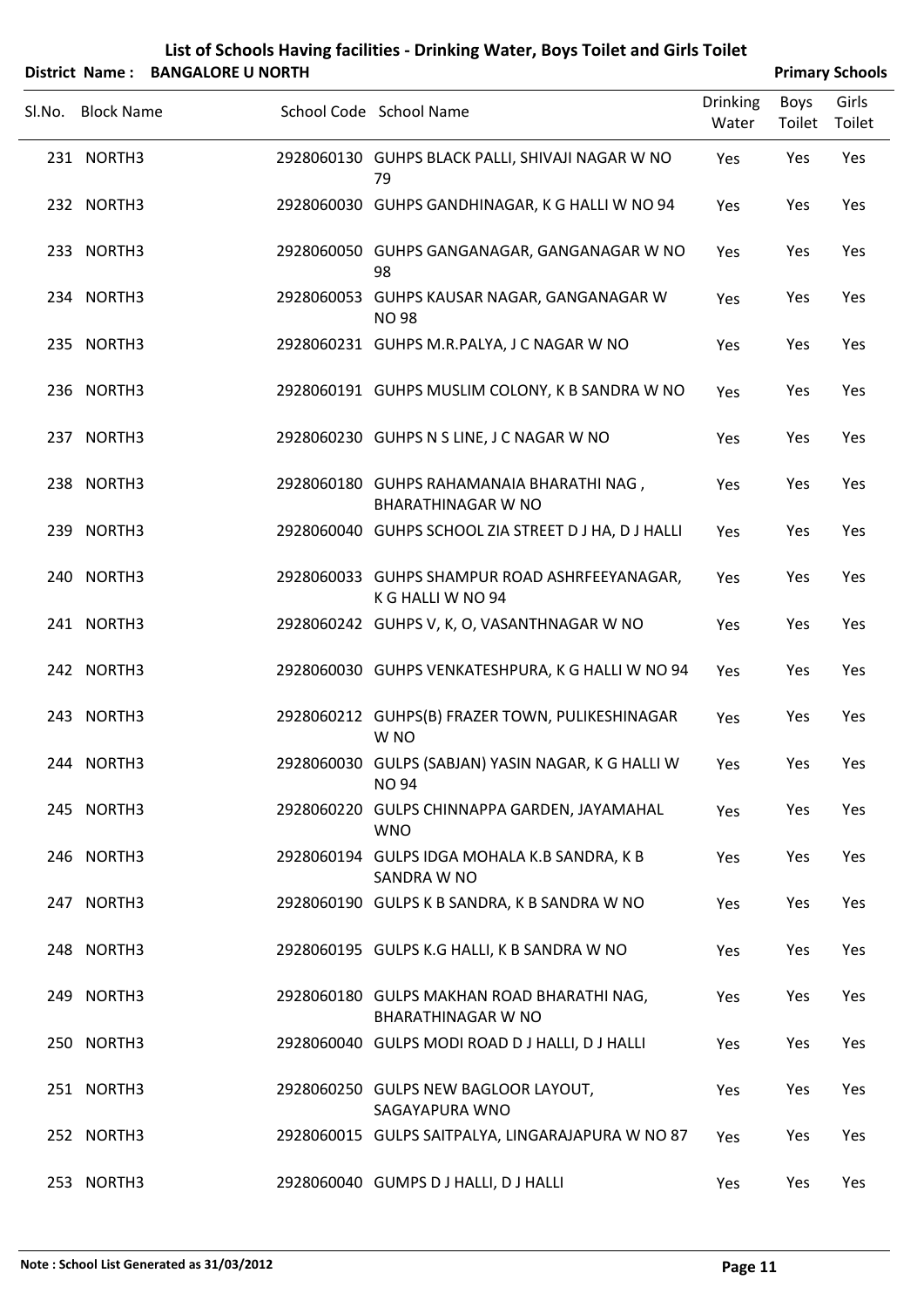| List of Schools Having facilities - Drinking Water, Boys Toilet and Girls Toilet |
|----------------------------------------------------------------------------------|
| ------------------                                                               |

|        | District Name: BANGALORE U NORTH |                                                                  |                   |                | <b>Primary Schools</b> |
|--------|----------------------------------|------------------------------------------------------------------|-------------------|----------------|------------------------|
| Sl.No. | <b>Block Name</b>                | School Code School Name                                          | Drinking<br>Water | Boys<br>Toilet | Girls<br>Toilet        |
|        | 254 NORTH3                       | 2928060030 GUMPS K G HALLI, K G HALLI W NO 94                    | Yes               | Yes            | Yes                    |
|        | 255 NORTH3                       | 2928060230 GUMPS RAHAMATH NAGAR, J C NAGAR W<br><b>NO</b>        | Yes               | Yes            | Yes                    |
|        | 256 NORTH3                       | 2928060250 GUMPS TANERRY ROAD, SAGAYAPURA WNO                    | Yes               | Yes            | Yes                    |
|        | 257 NORTH4                       | 2928071983 G H P S BYATARAYANAPURA, CMC<br>BYTARAYANAPURA(P-2)   | Yes               | Yes            | Yes                    |
|        | 258 NORTH4                       | 2928071983 GHPS GOVINDAPURA, CMC<br>BYTARAYANAPURA(P-2)          | Yes               | Yes            | Yes                    |
|        | 259 NORTH4                       | 2928071982 G H P S HENNUR, CMC BYTARAYANAPURA(P-<br>2)           | Yes               | Yes            | Yes                    |
|        | 260 NORTH4                       | 2928070450 G H P S WADERA HALLI, ABBIGERE                        | Yes               | Yes            | Yes                    |
|        | 261 NORTH4                       | 2928071991 GLPS HAROHALLI, VINAYAKA NAGARA                       | Yes               | Yes            | Yes                    |
|        | 262 NORTH4                       | 2928071620 G L P S NARASIPURA, MATHA HALLI                       | Yes               | Yes            | Yes                    |
|        | 263 NORTH4                       | 2928071983 G M P S AMRUTHAHALLI, CMC<br>BYTARAYANAPURA(P-2)      | Yes               | Yes            | Yes                    |
|        | 264 NORTH4                       | 2928071983 G M P S JAKUUR, CMC BYTARAYANAPURA(P-<br>2)           | Yes               | Yes            | Yes                    |
|        | 265 NORTH4                       | 2928071983 G M P S NAGAVARA, CMC<br>BYTARAYANAPURA(P-2)          | Yes               | Yes            | Yes                    |
|        | 266 NORTH4                       | 2928071982 G U H P S JAKKUR, CMC BYTARAYANAPURA(P-<br>2)         | Yes               | Yes            | Yes                    |
|        | 267 NORTH4                       | 2928071620 GH.P.S.GOPALPURA, MATHA HALLI                         | Yes               | Yes            | Yes                    |
|        | 268 NORTH4                       | 2928070450 GHPS ABBIGERE, ABBIGERE                               | Yes               | Yes            | Yes                    |
|        | 269 NORTH4                       | 2928070750 GHPS ADAKIMARANA HALLI, ADAKIMARANA<br><b>HALLI</b>   | Yes               | Yes            | Yes                    |
|        | 270 NORTH4                       | 2928070490 GHPS ALUR, ALUR                                       | Yes               | Yes            | Yes                    |
|        | 271 NORTH4                       | 2928070630 GHPS BAGALUR, BAGALUR                                 | Yes               | Yes            | Yes                    |
|        | 272 NORTH4                       | 2928070610 GHPS BANDI KODIGE HALLI, BANDI KODIGE<br><b>HALLI</b> | Yes               | Yes            | Yes                    |
|        | 273 NORTH4                       | 2928070570 GHPS BETHINAGERE, BETHINAGERE                         | Yes               | Yes            | Yes                    |
|        | 274 NORTH4                       | 2928070590 GHPS BYATHA, BYATHA                                   | Yes               | Yes            | Yes                    |
|        | 275 NORTH4                       | 2928070680 GHPS CHALLA HALLI, CHALLA HALLI                       | Yes               | Yes            | Yes                    |
|        | 276 NORTH4                       | 2928070660 GHPS CHANNAHALLI, CHANNA HALLI                        | Yes               | Yes            | Yes                    |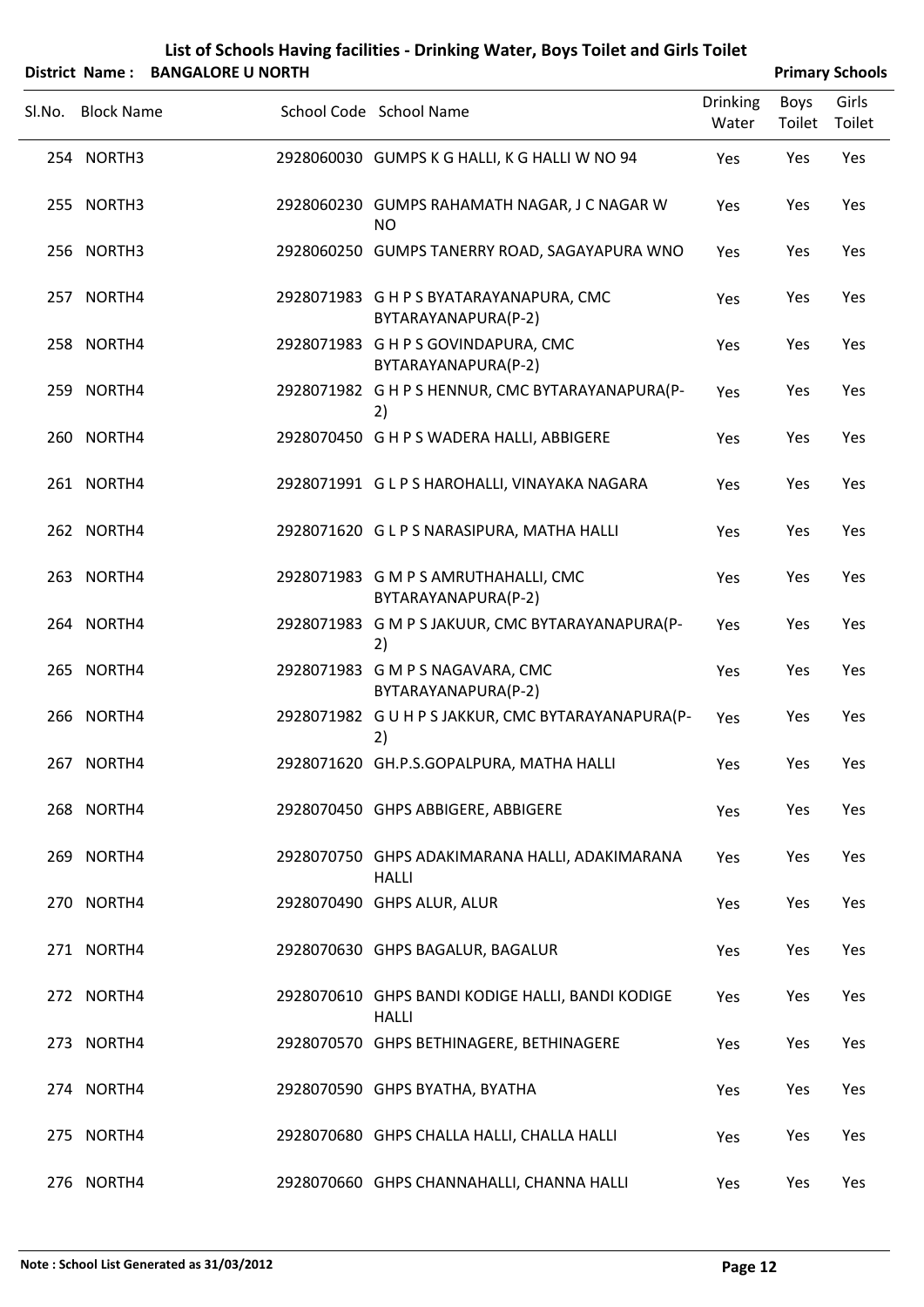|        |                   | District Name: BANGALORE U NORTH |                                                                        |                          |                | <b>Primary Schools</b> |
|--------|-------------------|----------------------------------|------------------------------------------------------------------------|--------------------------|----------------|------------------------|
| SI.No. | <b>Block Name</b> |                                  | School Code School Name                                                | <b>Drinking</b><br>Water | Boys<br>Toilet | Girls<br>Toilet        |
|        | 277 NORTH4        |                                  | 2928070650 GHPS CHIKKA JALA, CHIKKAJALA                                | Yes                      | Yes            | Yes                    |
|        | 278 NORTH4        |                                  | 2928071690 GHPS CHIKKASANDRA, CHIKKASANDRA                             | Yes                      | Yes            | Yes                    |
|        | 279 NORTH4        |                                  | 2928071980 GHPS CHOKKANA HALLI, CMC<br>BYTARAYANAPURA(P-2)             | Yes                      | Yes            | Yes                    |
|        | 280 NORTH4        |                                  | 2928071390 GHPS CHOKKANAHALLI (ARAKE COLONY),<br><b>CHOKKANA HALLI</b> | Yes                      | Yes            | Yes                    |
|        | 281 NORTH4        |                                  | 2928070740 GHPS DASANAPURA, DASANAPURA                                 | Yes                      | Yes            | Yes                    |
|        | 282 NORTH4        |                                  | 2928071730 GHPS DIBBUR, DIBBUR                                         | Yes                      | Yes            | Yes                    |
|        | 283 NORTH4        |                                  | 2928070790 GHPS DODDABOMMA SANDRA,<br>DODDABOMMASUNDRA                 | Yes                      | Yes            | Yes                    |
|        | 284 NORTH4        |                                  | 2928070770 GHPS DODDABYALAKERE, DODDABYALAKERE                         | Yes                      | Yes            | Yes                    |
|        | 285 NORTH4        |                                  | 2928070730 GHPS DODDAJALA, DODDAJALA                                   | Yes                      | Yes            | Yes                    |
|        | 286 NORTH4        |                                  | 2928070870 GHPS GUNI AGRAHARA, GUNI AGRAHARA                           | Yes                      | Yes            | Yes                    |
|        | 287 NORTH4        |                                  | 2928070900 GHPS HARA HALLI, HARO HALLI                                 | Yes                      | Yes            | Yes                    |
|        | 288 NORTH4        |                                  | 2928071580 GHPS HAROKYATHNA HALLI, HAROKYATHNA<br><b>HALLI</b>         | Yes                      | Yes            | Yes                    |
|        | 289 NORTH4        |                                  | 2928070711 GHPS HEBBAL KEMAPURA, CMC<br>BYTARAYANAPURA(P-1)            | Yes                      | Yes            | Yes                    |
|        | 290 NORTH4        |                                  | 2928070940 GHPS HEGGADEVANA PURA, HEGGADEVANA<br><b>PURA</b>           | Yes                      | Yes            | Yes                    |
|        | 291 NORTH4        |                                  | 2928071530 GHPS HOSA HALLI, HOSAHALLI                                  | Yes                      | Yes            | Yes                    |
|        | 292 NORTH4        |                                  | 2928070881 GHPS HUNASAMARANAHALLI,<br>HUNASAMARANA HALLI               | Yes                      | Yes            | Yes                    |
|        | 293 NORTH4        |                                  | 2928070920 GHPS HUSKUR, HUSKUR                                         | Yes                      | Yes            | Yes                    |
|        | 294 NORTH4        |                                  | 2928070980 GHPS HUVINAYAKANA HALLI,<br>HUVINAYAKANA HALLI              | Yes                      | Yes            | Yes                    |
|        | 295 NORTH4        |                                  | 2928071150 GHPS IVARUKANDAPURA, IVARUKANDAPURA                         | Yes                      | Yes            | Yes                    |
|        | 296 NORTH4        |                                  | 2928071982 GHPS JAKKUR LAYOUT, CMC<br>BYTARAYANAPURA(P-2)              | Yes                      | Yes            | Yes                    |
|        | 297 NORTH4        |                                  | 2928071370 GHPS KADAYARAPPANA HALLI,<br>KADAYARAPPANA HALLI            | Yes                      | Yes            | Yes                    |
|        | 298 NORTH4        |                                  | 2928071120 GHPS KAKOLU, KAKOLU                                         | Yes                      | Yes            | Yes                    |
|        | 299 NORTH4        |                                  | 2928071780 GHPS KALASTHI NAGAR, KALASTRINAGARA                         | Yes                      | Yes            | Yes                    |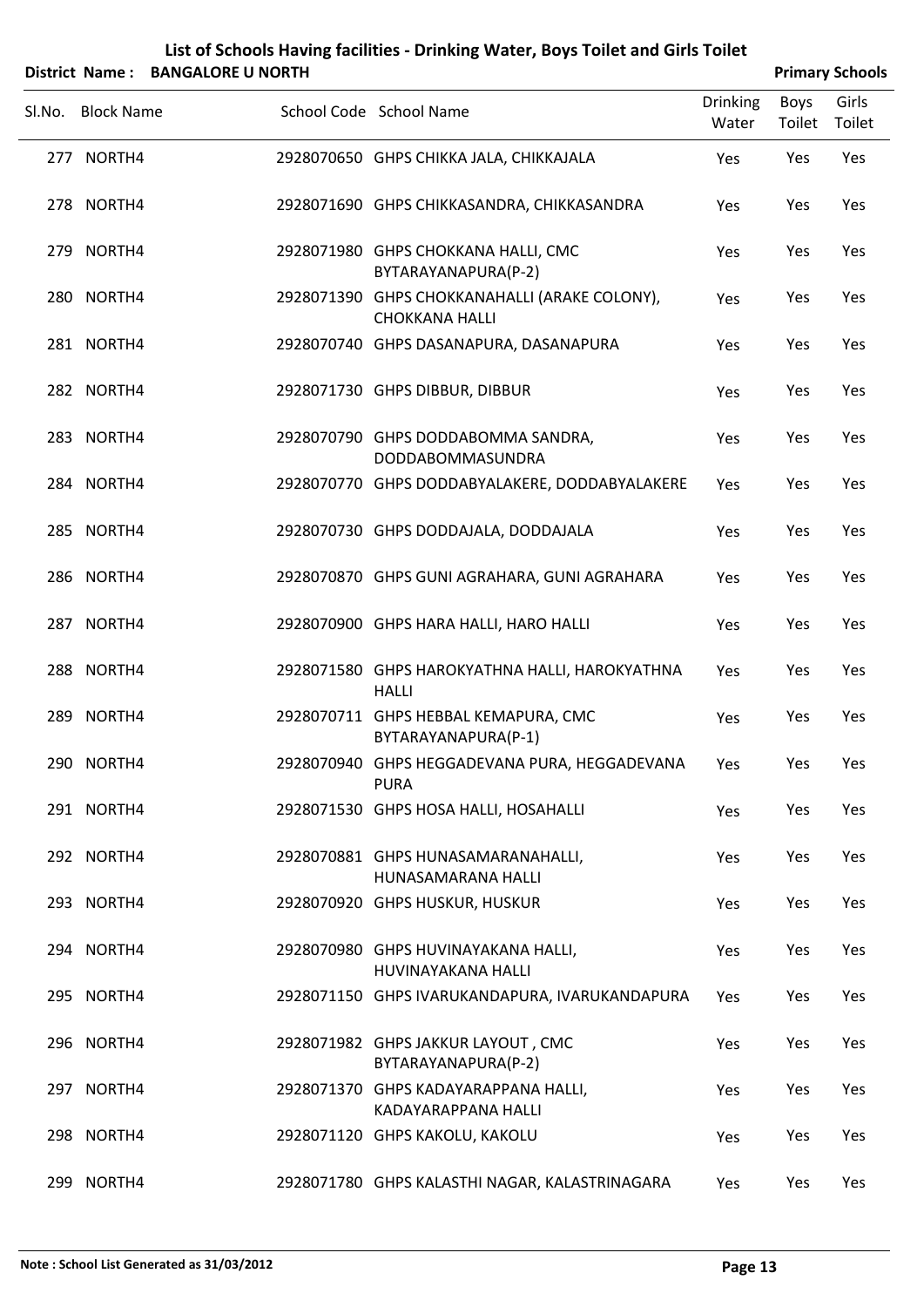| List of Schools Having facilities - Drinking Water, Boys Toilet and Girls Toilet |                        |
|----------------------------------------------------------------------------------|------------------------|
| District Name: BANGALORE U NORTH                                                 | <b>Primary Schools</b> |

| <b>PANUALUNE U NUINTI</b> |                                                              |                          |                | r milial y Juliouis |
|---------------------------|--------------------------------------------------------------|--------------------------|----------------|---------------------|
| Sl.No. Block Name         | School Code School Name                                      | <b>Drinking</b><br>Water | Boys<br>Toilet | Girls<br>Toilet     |
| 300 NORTH4                | 2928070711 GHPS KOTHIHOSA HALLI, CMC<br>BYTARAYANAPURA(P-1)  | Yes                      | Yes            | Yes                 |
| 301 NORTH4                | 2928071660 GHPS KUDURAGERE, KUDURAGERE                       | Yes                      | Yes            | Yes                 |
| 302 NORTH4                | 2928071140 GHPS KUMBARA HALLI, KUMBARA HALLI                 | Yes                      | Yes            | Yes                 |
| 303 NORTH4                | 2928070712 GHPS KUVEMPU NAGAR, CMC<br>BYTARAYANAPURA(P-1)    | Yes                      | Yes            | Yes                 |
| 304 NORTH4                | 2928071500 GHPS LAKSHMIPURA, LAKSHMIPURA                     | Yes                      | Yes            | Yes                 |
| 305 NORTH4                | 2928071280 GHPS MARALU KUNTE, MARALU KUNTE                   | Yes                      | Yes            | Yes                 |
| 306 NORTH4                | 2928071240 GHPS MARASANDRA, MARASANDRA<br>(KAKOLU)           | Yes                      | Yes            | Yes                 |
| 307 NORTH4                | 2928071950 GHPS MARENA HALLI, MARENA HALLI                   | Yes                      | Yes            | Yes                 |
| 308 NORTH4                | 2928071620 GHPS MATHA HALLI, MATHA HALLI                     | Yes                      | Yes            | Yes                 |
| 309 NORTH4                | 2928071250 GHPS MATHKUR, MATHKUR                             | Yes                      | Yes            | Yes                 |
| 310 NORTH4                | 2928070410 GHPS MYLANA HALLI, MYLANA HALLI                   | Yes                      | Yes            | Yes                 |
| 311 NORTH4                | 2928070400 GHPS NAGARUR, NAGARUR                             | Yes                      | Yes            | Yes                 |
| 312 NORTH4                | 2928071220 GHPS NARASIPURA, NARASIPURA                       | Yes                      | Yes            | Yes                 |
| 313 NORTH4                | 2928070420 GHPS PALANA HALLI, PALANA HALLI                   | Yes                      | Yes            | Yes                 |
| 314 NORTH4                | 2928071110 GHPS PILLA HALLI, PILLA HALLI                     | Yes                      | Yes            | Yes                 |
| 315 NORTH4                | 2928070390 GHPS RAJANUKENTE, RAJANUKENTE                     | Yes                      | Yes            | Yes                 |
| 316 NORTH4                | 2928071750 GHPS RAMACHANDRAPURA,<br>RAMACHANDRAPURA          | Yes                      | Yes            | Yes                 |
| 317 NORTH4                | 2928070340 GHPS SATHANOOR, SATHANOOR                         | Yes                      | Yes            | Yes                 |
| 318 NORTH4                | 2928070300 GHPS SHETTIHALLI, SHETTI HALLI                    | Yes                      | Yes            | Yes                 |
| 319 NORTH4                | 2928070280 GHPS SHIVANAPURA, SHIVANAPURA                     | Yes                      | Yes            | Yes                 |
| 320 NORTH4                | 2928071940 GHPS SINGA HALLI, SINGAHALLI                      | Yes                      | Yes            | Yes                 |
| 321 NORTH4                | 2928070220 GHPS SINGA NAYAKANA HALLI,<br>SINGANAYAKANA HALLI | Yes                      | Yes            | Yes                 |
| 322 NORTH4                | 2928071820 GHPS SINGAPURA, SINGAPURA                         | Yes                      | Yes            | Yes                 |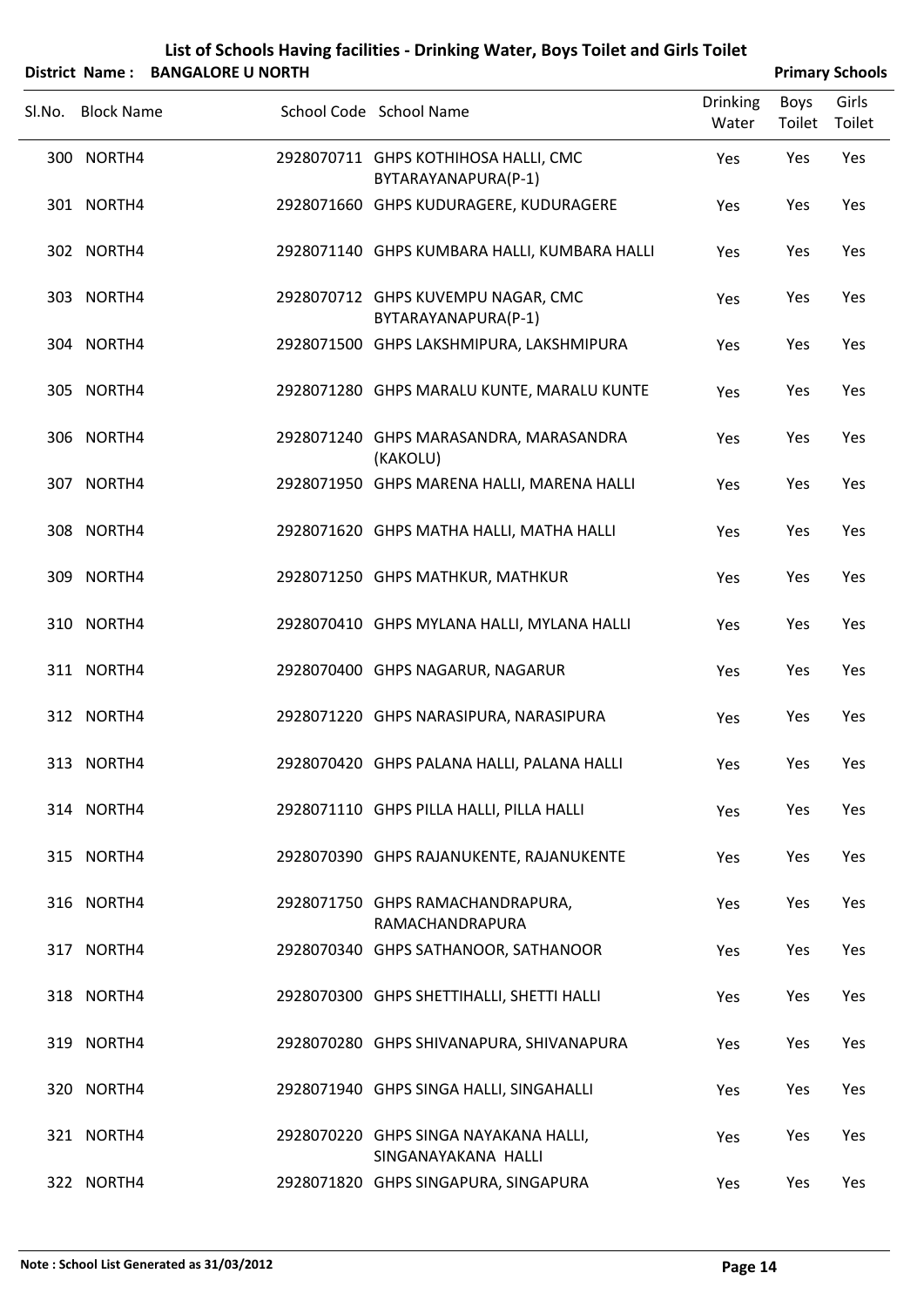| List of Schools Having facilities - Drinking Water, Boys Toilet and Girls Toilet |
|----------------------------------------------------------------------------------|
| $\mathbf{N}$                                                                     |

|        | District Name: BANGALORE U NORTH |                                                                |                          |                | <b>Primary Schools</b> |
|--------|----------------------------------|----------------------------------------------------------------|--------------------------|----------------|------------------------|
| Sl.No. | <b>Block Name</b>                | School Code School Name                                        | <b>Drinking</b><br>Water | Boys<br>Toilet | Girls<br>Toilet        |
|        | 323 NORTH4                       | 2928070190 GHPS SOLADEVANA HALLI, SOLADEVANA<br><b>HALLI</b>   | Yes                      | Yes            | Yes                    |
|        | 324 NORTH4                       | 2928070210 GHPS SONNAPPANA HALLI, SONNAPPANA<br><b>HALLI</b>   | Yes                      | Yes            | Yes                    |
|        | 325 NORTH4                       | 2928070711 GHPS SRI RAMPURA, CMC<br>BYTARAYANAPURA(P-1)        | Yes                      | Yes            | Yes                    |
|        | 326 NORTH4                       | 2928070140 GHPS SURADENA PURA, SURADENA PURA                   | Yes                      | Yes            | Yes                    |
|        | 327 NORTH4                       | 2928070070 GHPS THARA HUNISE, THARAHUNISE                      | Yes                      | Yes            | Yes                    |
|        | 328 NORTH4                       | 2928070130 GHPS THARABANA HALLI, THARABANA HALLI               | Yes                      | Yes            | Yes                    |
|        | 329 NORTH4                       | 2928070711 GHPS THINDLU, CMC BYTARAYANAPURA(P-1)               | Yes                      | Yes            | Yes                    |
|        | 330 NORTH4                       | 2928071630 GHPS THORENAGASANDRA,<br>THORENAGASANDRA            | Yes                      | Yes            | Yes                    |
|        | 331 NORTH4                       | 2928070040 GHPS VIDYANAGARA, VIDYANAGARA                       | Yes                      | Yes            | Yes                    |
|        | 332 NORTH4                       | 2928070010 GHPS YALAHANKA (BEO), YELAHANKA                     | Yes                      | Yes            | Yes                    |
|        | 333 NORTH4                       | 2928070012 GKHPS ALLALA SANDRA, YELAHANKA                      | Yes                      | Yes            | Yes                    |
|        | 334 NORTH4                       | 2928070012 GKHPS ATTUR, YELAHANKA                              | Yes                      | Yes            | Yes                    |
|        | 335 NORTH4                       | 2928071800 GKHPS BOYS KOGILU, KOGILU                           | Yes                      | Yes            | Yes                    |
|        | 336 NORTH4                       | 2928070017 GKHPS BOYS YELAHANKA BUS STAND,<br>YELAHANKA        | Yes                      | Yes            | Yes                    |
|        | 337 NORTH4                       | 2928072020 GKHPS KOGILU LAYOUT, KOGILU LAYOUT                  | Yes                      | Yes            | Yes                    |
|        | 338 NORTH4                       | 2928070011 GKLPS 4TH STAGE YALAHANKA, YELAHANKA                | Yes                      | Yes            | Yes                    |
|        | 339 NORTH4                       | 2928072010 GKLPS AGRAHARA, AGRAHARA                            | Yes                      | Yes            | Yes                    |
|        | 340 NORTH4                       | 2928070011 GKLPS AMBEDKAR NAGAR, YELAHANKA                     | Yes                      | Yes            | Yes                    |
|        | 341 NORTH4                       | 2928070011 GKLPS ATTUR LAYOUT, YELAHANKA                       | Yes                      | Yes            | Yes                    |
|        | 342 NORTH4                       | 2928071700 GKLPS CHIKKABETTAHALLI, CHIKKABETTA<br><b>HALLI</b> | Yes                      | Yes            | Yes                    |
|        | 343 NORTH4                       | 2928070011 GKLPS CHIKKABOMMASANDRA, YELAHANKA                  | Yes                      | Yes            | Yes                    |
|        | 344 NORTH4                       | 2928071590 GKLPS DASANAYAKANA HALLI,<br>DASANAYAKANA HALLI     | Yes                      | Yes            | Yes                    |
|        | 345 NORTH4                       | 2928070011 GKLPS J P N NAGAR, YELAHANKA                        | Yes                      | Yes            | Yes                    |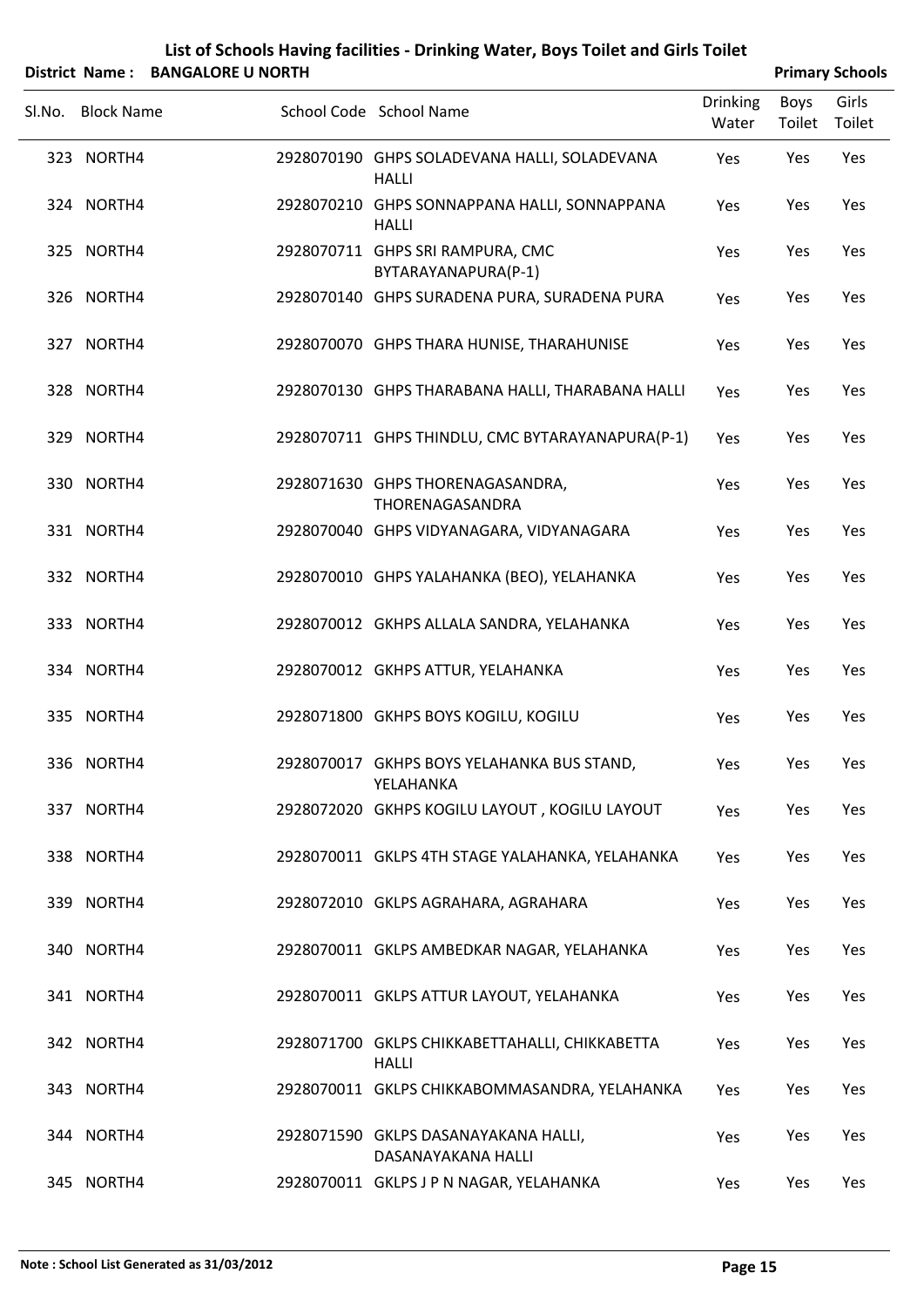|        |                   | District Name: BANGALORE U NORTH |                                                                        |                          |                | <b>Primary Schools</b> |
|--------|-------------------|----------------------------------|------------------------------------------------------------------------|--------------------------|----------------|------------------------|
| SI.No. | <b>Block Name</b> |                                  | School Code School Name                                                | <b>Drinking</b><br>Water | Boys<br>Toilet | Girls<br>Toilet        |
|        | 346 NORTH4        |                                  | 2928071360 GKLPS KATTIGENA HALLI, KATTIGENA HALLI                      | Yes                      | Yes            | Yes                    |
|        | 347 NORTH4        |                                  | 2928070011 GKLPS L B S NAGAR, YELAHANKA                                | Yes                      | Yes            | Yes                    |
|        | 348 NORTH4        |                                  | 2928071610 GKLPS M HOSA HALLI, M HOSA HALLI                            | Yes                      | Yes            | Yes                    |
|        | 349 NORTH4        |                                  | 2928071290 GKLPS MARASANDRA,<br>MARASANDRA(MARALAKUNTE)                | Yes                      | Yes            | Yes                    |
|        | 350 NORTH4        |                                  | 2928070011 GKLPS PUTTENA HALLI, YELAHANKA                              | Yes                      | Yes            | Yes                    |
|        | 351 NORTH4        |                                  | 2928071790 GKLPS VENKATALA, VENKATALA                                  | Yes                      | Yes            | Yes                    |
|        | 352 NORTH4        |                                  | 2928070713 GKLPS VINAYAKA NAGAR, CMC<br>BYTARAYANAPURA(P-1)            | Yes                      | Yes            | Yes                    |
|        | 353 NORTH4        |                                  | 2928070012 GKMPS G S YALAHANKA, YELAHANKA                              | Yes                      | Yes            | Yes                    |
|        | 354 NORTH4        |                                  | 2928070012 GKMPS Y UPANAGAR, YELAHANKA                                 | Yes                      | Yes            | Yes                    |
|        | 355 NORTH4        |                                  | 2928070450 GLPS ABBIGERE COLONY, ABBIGERE                              | Yes                      | Yes            | Yes                    |
|        | 356 NORTH4        |                                  | 2928070470 GLPS ADDE, ADDE VISHWANATHA PURA                            | Yes                      | Yes            | Yes                    |
|        | 357 NORTH4        |                                  | 2928070470 GLPS ADDE VISHWANATHA PURA, ADDE<br><b>VISHWANATHA PURA</b> | Yes                      | Yes            | Yes                    |
|        | 358 NORTH4        |                                  | 2928070460 GLPS ADDIGANA HALLI, ADDIGANA HALLI                         | Yes                      | Yes            | Yes                    |
|        | 359 NORTH4        |                                  | 2928071890 GLPS AGRAHARA PALYA, AGRAHARA PALYA                         | Yes                      | Yes            | Yes                    |
|        | 360 NORTH4        |                                  | 2928070490 GLPS ALUR PALYA, ALUR                                       | Yes                      | Yes            | Yes                    |
|        | 361 NORTH4        |                                  | 2928070718 GLPS AMRUTHNAGAR, CMC<br>BYTARAYANAPURA(P-1)                | Yes                      | Yes            | Yes                    |
|        | 362 NORTH4        |                                  | 2928071710 GLPS ANANTHAPUR, ANANTHAPUR                                 | Yes                      | Yes            | Yes                    |
|        | 363 NORTH4        |                                  | 2928070500 GLPS ARAKERE, ARAKERE                                       | Yes                      | Yes            | Yes                    |
|        | 364 NORTH4        |                                  | 2928070520 GLPS AREBINNA MANGALA, AREBINNA<br><b>MANGALA</b>           | Yes                      | Yes            | Yes                    |
|        | 365 NORTH4        |                                  | 2928070510 GLPS AVALALLI, AVALALLI                                     | Yes                      | Yes            | Yes                    |
|        | 366 NORTH4        |                                  | 2928070631 GLPS BAGALUR COLONY, BAGALUR                                | Yes                      | Yes            | Yes                    |
|        | 367 NORTH4        |                                  | 2928070610 GLPS BANDI KODIGE HALLI PALYA, BANDI<br><b>KODIGE HALLI</b> | Yes                      | Yes            | Yes                    |
|        | 368 NORTH4        |                                  | 2928070500 GLPS BASAVALINGAPPA NAGARA(PAN),<br>ARAKERE                 | Yes                      | Yes            | Yes                    |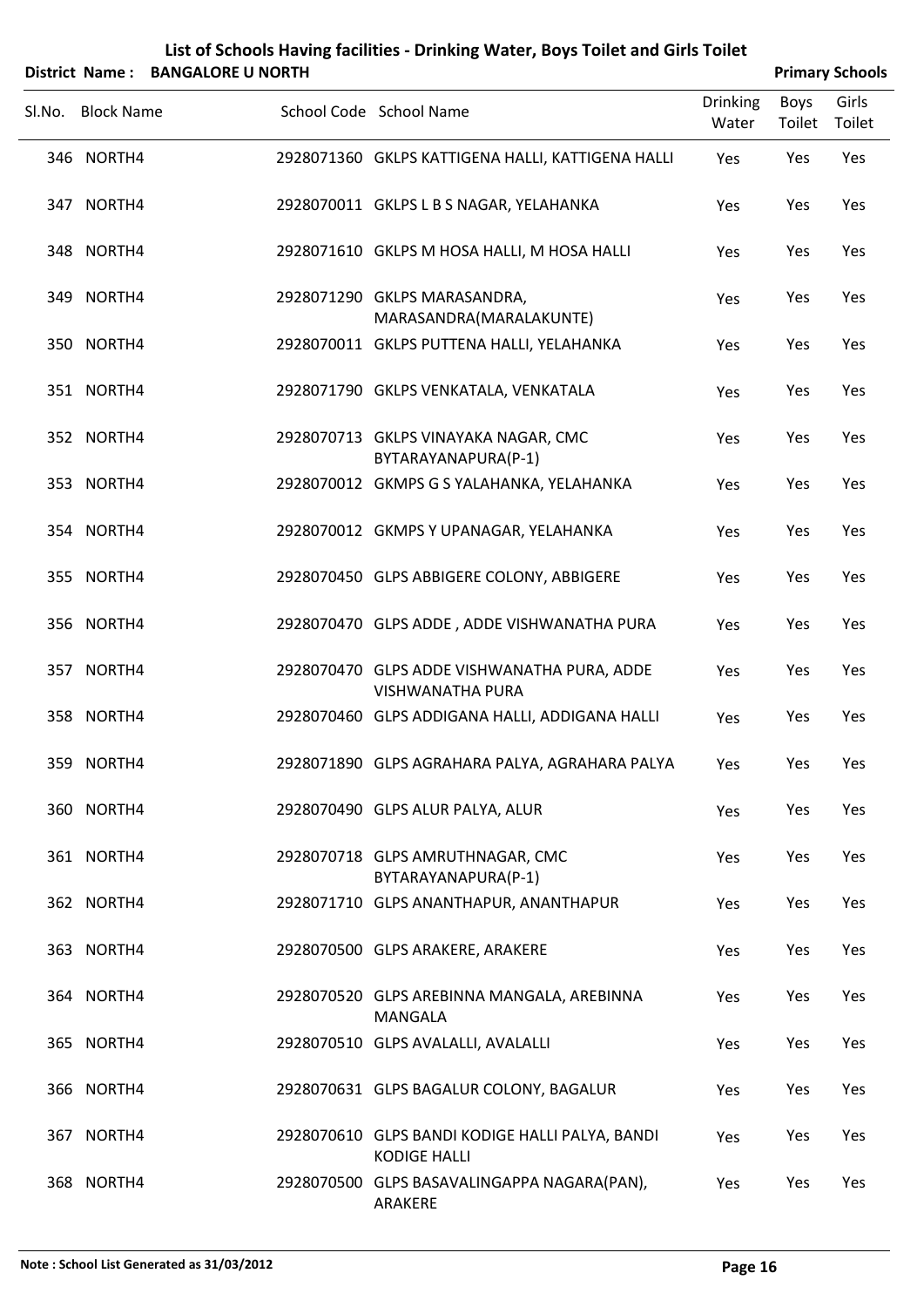|        |                          | District Name: BANGALORE U NORTH |                                                                                                   |                          | <b>Primary Schools</b> |                 |
|--------|--------------------------|----------------------------------|---------------------------------------------------------------------------------------------------|--------------------------|------------------------|-----------------|
| Sl.No. | <b>Block Name</b>        |                                  | School Code School Name                                                                           | <b>Drinking</b><br>Water | <b>Boys</b><br>Toilet  | Girls<br>Toilet |
|        | 369 NORTH4               |                                  | 2928070550 GLPS BEGUR, BEGUR                                                                      | Yes                      | Yes                    | Yes             |
|        | 370 NORTH4               |                                  | 2928070620 GLPS BELLAHALLI BANGALORE NORTH,<br><b>BELLA HALLI</b>                                 | Yes                      | Yes                    | Yes             |
|        | 371 NORTH4               |                                  | 2928071420 GLPS BHOVIPALYA, NAVARATNA AGRAHARA                                                    | Yes                      | Yes                    | Yes             |
|        | 372 NORTH4               |                                  | 2928071440 GLPS BILIJAJI, BILIJAJI                                                                | Yes                      | Yes                    | Yes             |
|        | 373 NORTH4               |                                  | 2928070540 GLPS BILMARANA HALLI, BILMARANA HALLI                                                  | Yes                      | Yes                    | Yes             |
|        | 374 NORTH4               |                                  | 2928070560 GLPS BOMMASHETTI HALLI, BOMMASHETTI<br><b>HALLI</b>                                    | Yes                      | Yes                    | Yes             |
|        | 375 NORTH4               |                                  | 2928070580 GLPS BOVIPALYA, BOVIPALYA                                                              | Yes                      | Yes                    | Yes             |
|        | 376 NORTH4               |                                  | 2928070631 GLPS BOYALAHALLI, BAGALUR                                                              | Yes                      | Yes                    | Yes             |
|        | 377 NORTH4               |                                  | 2928071570 GLPS BUDUMANA HALLI, BUDUMANA HALLI                                                    | Yes                      | Yes                    | Yes             |
|        | 378 NORTH4               |                                  | 2928071400 GLPS BYNA HALLI, BYNA HALLI                                                            | Yes                      | Yes                    | Yes             |
|        | 379 NORTH4               |                                  | 2928070600 GLPS BYRAPURA, BYRAPURA                                                                | Yes                      | Yes                    | Yes             |
|        | 380 NORTH4               |                                  | 2928070631 GLPS CHAGALETI, BAGALUR                                                                | Yes                      | Yes                    | Yes             |
|        | 381 NORTH4               |                                  | 2928071870 GLPS CHANNASANDRA, CHANNASANDRA                                                        | Yes                      | Yes                    | Yes             |
|        | 382 NORTH4               |                                  | 2928071620 GLPS CHIKKAKUKKANAHALLI, MATHA HALLI                                                   | Yes                      | Yes                    | Yes             |
|        | 383 NORTH4<br>384 NORTH4 |                                  | 2928071970 GLPS CHIKKANNA HALLI, CHIKKANNAHALLI<br>2928071390 GLPS CHOKKANA HALLI, CHOKKANA HALLI | Yes                      | Yes                    | Yes<br>Yes      |
|        | 385 NORTH4               |                                  | 2928070800 GLPS DANDANAPALYA, DANDANAPALYA                                                        | Yes                      | Yes<br>Yes             | Yes             |
|        | 386 NORTH4               |                                  | 2928070760 GLPS DASENA HALLI, DASENA HALLI                                                        | Yes<br>Yes               | Yes                    | Yes             |
|        | 387 NORTH4               |                                  | 2928070780 GLPS DWARAKANAGARA, DWARAKANAGARA                                                      | Yes                      | Yes                    | Yes             |
|        | 388 NORTH4               |                                  | 2928070810 GLPS GADENA HALLI, GADENA HALLI                                                        | Yes                      | Yes                    | Yes             |
|        | 389 NORTH4               |                                  | 2928071880 GLPS GANIGARA HALLI, GANIGARA HALLI                                                    | Yes                      | Yes                    | Yes             |
|        | 390 NORTH4               |                                  | 2928070820 GLPS GANTIGANA HALLI, GANTIGANA HALLI                                                  | Yes                      | Yes                    | Yes             |
|        |                          |                                  |                                                                                                   |                          |                        |                 |

NORTH4 2928070840 GLPS GEJJAGADA HALLI, GEJJAGADA HALLI Yes Yes Yes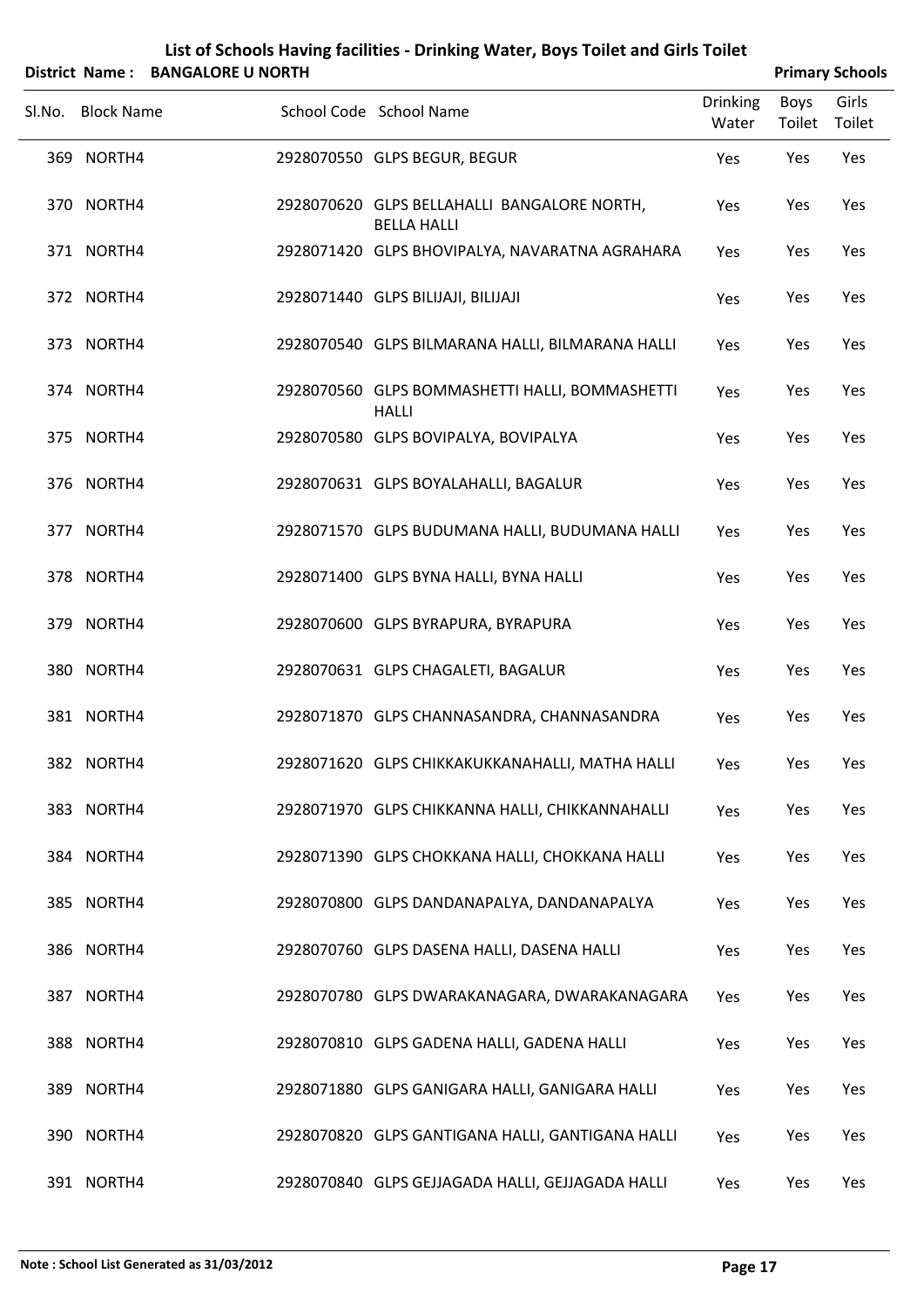|        |                   | District Name: BANGALORE U NORTH |                                                                        |                          |                | <b>Primary Schools</b> |
|--------|-------------------|----------------------------------|------------------------------------------------------------------------|--------------------------|----------------|------------------------|
| Sl.No. | <b>Block Name</b> |                                  | School Code School Name                                                | <b>Drinking</b><br>Water | Boys<br>Toilet | Girls<br>Toilet        |
|        | 392 NORTH4        |                                  | 2928071600 GLPS GOPALAPURA, GOPALAPURA                                 | Yes                      | Yes            | Yes                    |
|        | 393 NORTH4        |                                  | 2928070830 GLPS GOVINDAPURA, GOVINDAPURA                               | Yes                      | Yes            | Yes                    |
|        | 394 NORTH4        |                                  | 2928070500 GLPS GOWTHAM NAGARA(MARSANDRA),<br>ARAKERE                  | Yes                      | Yes            | Yes                    |
|        | 395 NORTH4        |                                  | 2928070850 GLPS GUDDADAHALLI, GUDDADA HALLI                            | Yes                      | Yes            | Yes                    |
|        | 396 NORTH4        |                                  | 2928070950 GLPS HANIYUR, HANIYUR                                       | Yes                      | Yes            | Yes                    |
|        | 397 NORTH4        |                                  | 2928070900 GLPS HAROHALLI PALYA, HARO HALLI                            | Yes                      | Yes            | Yes                    |
|        | 398 NORTH4        |                                  | 2928071380 GLPS HENACHUR, HUNACHUR                                     | Yes                      | Yes            | Yes                    |
|        | 399 NORTH4        |                                  | 2928070930 GLPS HONNASANDRA, HONNASANDRA                               | Yes                      | Yes            | Yes                    |
|        | 400 NORTH4        |                                  | 2928070990 GLPS HONNENANA HALLI, HONNENANA<br><b>HALLI</b>             | Yes                      | Yes            | Yes                    |
|        | 401 NORTH4        |                                  | 2928070910 GLPS HOSAHALLIPALYA, HOSAHALLI PALYA                        | Yes                      | Yes            | Yes                    |
|        | 402 NORTH4        |                                  | 2928071650 GLPS HUCHANA PALYA, HUCHANA PALYA                           | Yes                      | Yes            | Yes                    |
|        | 403 NORTH4        |                                  | 2928070970 GLPS HURULI CHIKKANA HALLI, HURULI<br><b>CHIKKANA HALLI</b> | Yes                      | Yes            | Yes                    |
|        | 404 NORTH4        |                                  | 2928070890 GLPS HUTHANA HALLI, HUTHANA HALLI                           | Yes                      | Yes            | Yes                    |
|        | 405 NORTH4        |                                  | 2928071680 GLPS ITAGALPURA, ITAGALPURA                                 | Yes                      | Yes            | Yes                    |
|        | 406 NORTH4        |                                  | 2928071050 GLPS KADATHANA MALE, KADATHANA MALE                         | Yes                      | Yes            | Yes                    |
|        | 407 NORTH4        |                                  | 2928071030 GLPS KADIGANA HALLI, KODIGANA HALLI                         | Yes                      | Yes            | Yes                    |
|        | 408 NORTH4        |                                  | 2928071060 GLPS KAKKE HALLI, KAKKE HALLI                               | Yes                      | Yes            | Yes                    |
|        | 409 NORTH4        |                                  | 2928071080 GLPS KALATHAMMANA HALLI,<br>KALATHAMMANA HALLI              | Yes                      | Yes            | Yes                    |
|        | 410 NORTH4        |                                  | 2928071480 GLPS KALENA HALLI, KALENA HALLI                             | Yes                      | Yes            | Yes                    |
|        | 411 NORTH4        |                                  | 2928071550 GLPS KAMAKSHI PURA, KAMAKSHI PURA                           | Yes                      | Yes            | Yes                    |
|        | 412 NORTH4        |                                  | 2928070451 GLPS KANSHIRAM NAGAR, ABBIGERE                              | Yes                      | Yes            | Yes                    |
|        | 413 NORTH4        |                                  | 2928071540 GLPS KARLAPURA PALYA, KARLAPURA                             | Yes                      | Yes            | Yes                    |
|        | 414 NORTH4        |                                  | 2928071540 GLPS KARLAPURA, KARLAPURA                                   | Yes                      | Yes            | Yes                    |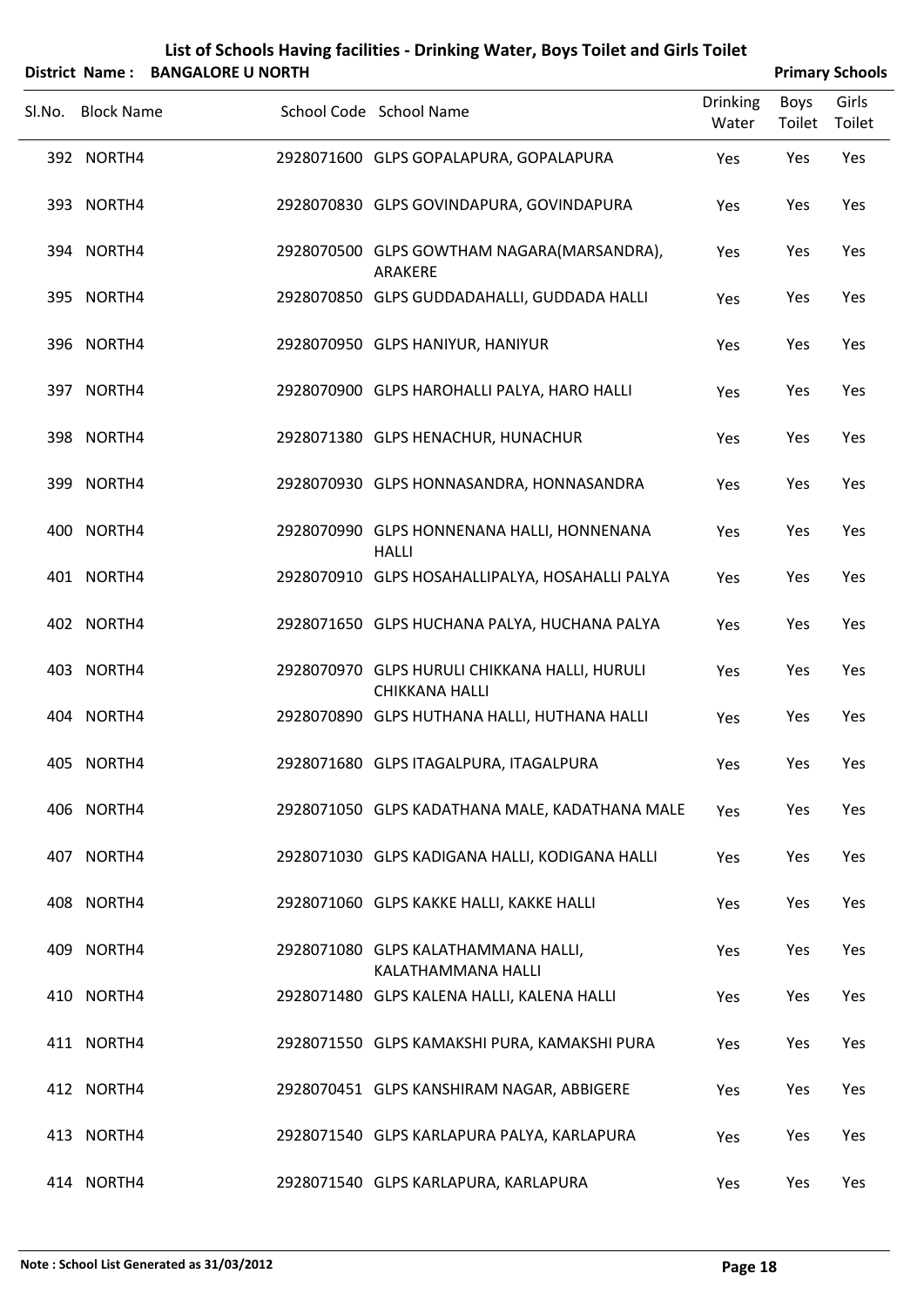| List of Schools Having facilities - Drinking Water, Boys Toilet and Girls Toilet |                        |
|----------------------------------------------------------------------------------|------------------------|
| District Name: RANGALORE II NORTH                                                | <b>Primary Schools</b> |

|     | District Name: BANGALORE O NORTH |                                                                      |                          |                | <b>Primary Schools</b> |
|-----|----------------------------------|----------------------------------------------------------------------|--------------------------|----------------|------------------------|
|     | Sl.No. Block Name                | School Code School Name                                              | <b>Drinking</b><br>Water | Boys<br>Toilet | Girls<br>Toilet        |
|     | 415 NORTH4                       | 2928071090 GLPS KASAGATTAPURA, KASAGATTAPURA                         | Yes                      | Yes            | Yes                    |
|     | 416 NORTH4                       | 2928071100 GLPS KEMPANA HALLI, KEMPANA HALLI                         | Yes                      | Yes            | Yes                    |
|     | 417 NORTH4                       | 2928071160 GLPS KEMPAPURA, KEMPAPURA                                 | Yes                      | Yes            | Yes                    |
|     | 418 NORTH4                       | 2928071740 GLPS KENCHENA HALLI, KENCHENA HALLI                       | Yes                      | Yes            | Yes                    |
|     | 419 NORTH4                       | 2928071170 GLPS KEREGUDDADA HALLI, KEREGUDDADA<br><b>HALLI</b>       | Yes                      | Yes            | Yes                    |
|     | 420 NORTH4                       | 2928071020 GLPS KODAGALAHATTI, KODAGALAHATTI                         | Yes                      | Yes            | Yes                    |
|     | 421 NORTH4                       | 2928071070 GLPS KODAGI THIRUMALAPURA, KODAGI<br><b>THIRUMALAPUR</b>  | Yes                      | Yes            | Yes                    |
|     | 422 NORTH4                       | 2928072000 GLPS KOLIPURA, KOLIPURA                                   | Yes                      | Yes            | Yes                    |
|     | 423 NORTH4                       | 2928071490 GLPS KOLUVARAYANA HALLI,<br>KOLUVARAYANA HALLI            | Yes                      | Yes            | Yes                    |
|     | 424 NORTH4                       | 2928071460 GLPS KONDASHETHI HALLI, KONDASHETHI<br><b>HALLI</b>       | Yes                      | Yes            | Yes                    |
|     | 425 NORTH4                       | 2928071660 GLPS KUDURAGERE, KUDURAGERE                               | Yes                      | Yes            | Yes                    |
|     | 426 NORTH4                       | 2928071130 GLPS LINGANA HALLI, LINGANA HALLI                         | Yes                      | Yes            | Yes                    |
|     | 427 NORTH4                       | 2928071470 GLPS LINGARAJAPURA, LINGARAJAPURA                         | Yes                      | Yes            | Yes                    |
|     | 428 NORTH4                       | 2928071260 GLPS MADIGIRA HALLI, MUTHUGADA HALLI                      | Yes                      | Yes            | Yes                    |
|     | 429 NORTH4                       | 2928071310 GLPS MADIPPANA HALLI, MADIPPANA HALLI                     | Yes                      | Yes            | Yes                    |
|     | 430 NORTH4                       | 2928071910 GLPS MAHADEVAKODIGEHALLI, MAHADEVA<br><b>KODIGI HALLI</b> | Yes                      | Yes            | Yes                    |
|     | 431 NORTH4                       | 2928071230 GLPS MAKALI, MAKALI                                       | Yes                      | Yes            | Yes                    |
|     | 432 NORTH4                       | 2928071330 GLPS MANCHAPPANA HALLI,<br>MANCHAPPANA HALLI              | Yes                      | Yes            | Yes                    |
|     | 433 NORTH4                       | 2928071410 GLPS MARANAYAKANA HALLI,<br>MARANAYAKANA HALLI            | Yes                      | Yes            | Yes                    |
|     | 434 NORTH4                       | 2928070840 GLPS MARAPPANPALYA, GEJJAGADA HALLI                       | Yes                      | Yes            | Yes                    |
|     | 435 NORTH4                       | 2928071510 GLPS MEDARA HALLI, MEDARA HALLI                           | Yes                      | Yes            | Yes                    |
|     | 436 NORTH4                       | 2928071190 GLPS MEENUKUNTE HOSUR, MEENUKUNTE<br><b>HOSUR</b>         | Yes                      | Yes            | Yes                    |
| 437 | NORTH4                           | 2928071200 GLPS MEESIGANA HALLI, MEESIGANA HALLI                     | Yes                      | Yes            | Yes                    |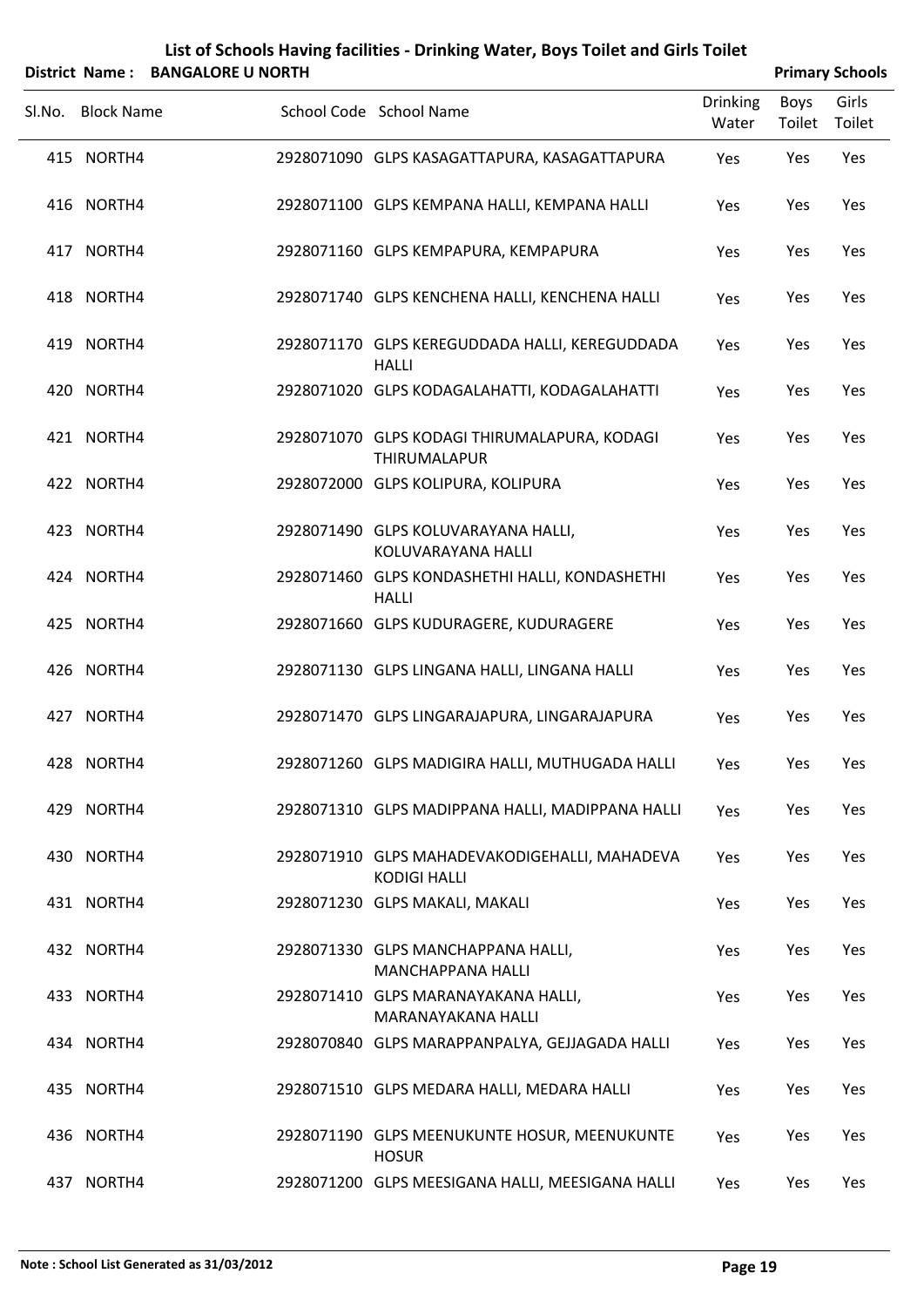|        |                   | District Name: BANGALORE U NORTH |                                                                  |                          |                | <b>Primary Schools</b> |
|--------|-------------------|----------------------------------|------------------------------------------------------------------|--------------------------|----------------|------------------------|
| Sl.No. | <b>Block Name</b> |                                  | School Code School Name                                          | <b>Drinking</b><br>Water | Boys<br>Toilet | Girls<br>Toilet        |
|        | 438 NORTH4        |                                  | 2928071210 GLPS MUDDANA HALLI, MUDDANA HALLI                     | Yes                      | Yes            | Yes                    |
|        | 439 NORTH4        |                                  | 2928071260 GLPS MUTHUGADA HALLI, MUTHUGADA<br><b>HALLI</b>       | Yes                      | Yes            | Yes                    |
|        | 440 NORTH4        |                                  | 2928071260 GLPS MUTHUGADA HALLI, MUTHUGADA<br><b>HALLI</b>       | Yes                      | Yes            | Yes                    |
|        | 441 NORTH4        |                                  | 2928071320 GLPS MYLAPPANA HALLI, MYLAPPANA HALLI                 | Yes                      | Yes            | Yes                    |
|        | 442 NORTH4        |                                  | 2928071670 GLPS NAGADASANA HALLI, NAGADASANA<br><b>HALLI</b>     | Yes                      | Yes            | Yes                    |
|        | 443 NORTH4        |                                  | 2928071420 GLPS NAVARATNA AGRAHARA, NAVARATNA<br><b>AGRAHARA</b> | Yes                      | Yes            | Yes                    |
|        | 444 NORTH4        |                                  | 2928071120 GLPS NEELUKUNTE, KAKOLU                               | Yes                      | Yes            | Yes                    |
|        | 445 NORTH4        |                                  | 2928070370 GLPS RAMAGONDANA HALLI,<br>RAMAGONDANA HALLI          | Yes                      | Yes            | Yes                    |
|        | 446 NORTH4        |                                  | 2928070380 GLPS RAMPALYA, RAMPALYA                               | Yes                      | Yes            | Yes                    |
|        | 447 NORTH4        |                                  | 2928070650 GLPS RANGASWAMY COMP, CHIKKAJALA                      | Yes                      | Yes            | Yes                    |
|        | 448 NORTH4        |                                  | 2928070350 GLPS SADENA HALLI LAYOUT, SADENA HALLI                | Yes                      | Yes            | Yes                    |
|        | 449 NORTH4        |                                  | 2928070350 GLPS SADENA HALLI, SADENA HALLI                       | Yes                      | Yes            | Yes                    |
|        | 450 NORTH4        |                                  | 2928070712 GLPS SAMPIGE HALLI, CMC<br>BYTARAYANAPURA(P-1)        | Yes                      | Yes            | Yes                    |
|        | 451 NORTH4        |                                  | 2928071430 GLPS SASUVEGATTA, SASUVEGATTA                         | Yes                      | Yes            | Yes                    |
|        | 452 NORTH4        |                                  | 2928070320 GLPS SEETHAKEMPANA HALLI,<br>SEETHAKEMPANA HALLI      | Yes                      | Yes            | Yes                    |
|        | 453 NORTH4        |                                  | 2928070260 GLPS SHETTIGERE, SHETTIGERE                           | Yes                      | Yes            | Yes                    |
|        | 454 NORTH4        |                                  | 2928070270 GLPS SHYAMBATTARA PALYA,<br>SHYAMBATTARA PALYA        | Yes                      | Yes            | Yes                    |
|        | 455 NORTH4        |                                  | 2928070290 GLPS SHYNUBOGANA HALLI, SHYNUBOGANA<br><b>HALLI</b>   | Yes                      | Yes            | Yes                    |
|        | 456 NORTH4        |                                  | 2928070230 GLPS SIDEDA HALLI, SIDEDA HALLI                       | Yes                      | Yes            | Yes                    |
|        | 457 NORTH4        |                                  | 2928070200 GLPS SOMASHETTE HALLI, SOMASHETTE<br><b>HALLI</b>     | Yes                      | Yes            | Yes                    |
|        | 458 NORTH4        |                                  | 2928071560 GLPS SONNENA HALLI, SONNENA HALLI                     | Yes                      | Yes            | Yes                    |
|        | 459 NORTH4        |                                  | 2928070180 GLPS SRI RAMANA HALLI, SRI RAMANA HALLI               | Yes                      | Yes            | Yes                    |
|        | 460 NORTH4        |                                  | 2928070170 GLPS SRINIVASAPURA, SRINIVASAPURA                     | Yes                      | Yes            | Yes                    |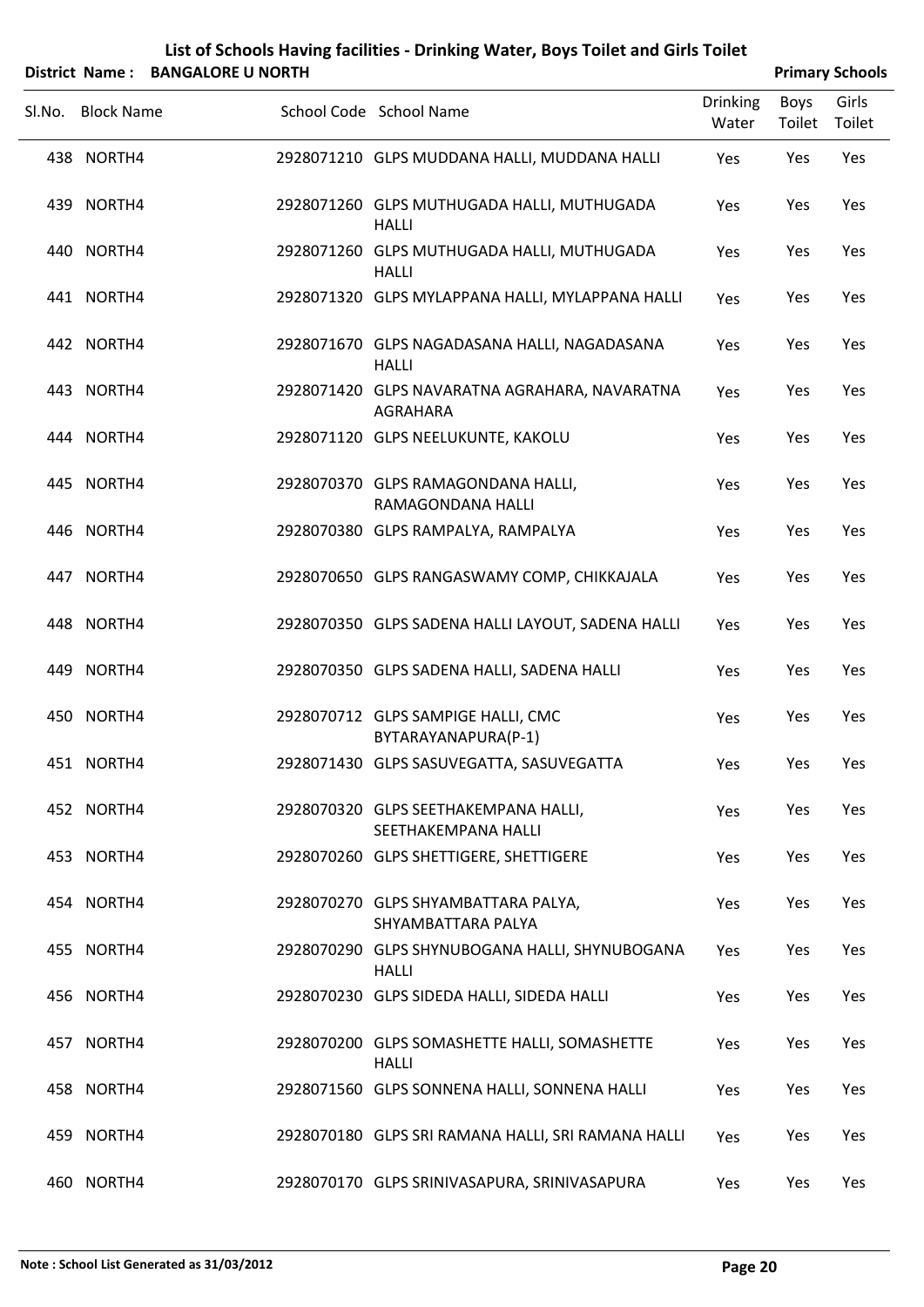| List of Schools Having facilities - Drinking Water, Boys Toilet and Girls Toilet |                        |
|----------------------------------------------------------------------------------|------------------------|
| District Name: RANGALORE II NORTH                                                | <b>Primary Schools</b> |

| DISTRICT NAME: DANGALONE O NONTH |                                                                      |                          |                | <b>PHILIPS</b> SUIDUIS |
|----------------------------------|----------------------------------------------------------------------|--------------------------|----------------|------------------------|
| Sl.No. Block Name                | School Code School Name                                              | <b>Drinking</b><br>Water | Boys<br>Toilet | Girls<br>Toilet        |
| 461 NORTH4                       | 2928070880 GLPS SUBHASHNAGARA, HUNASAMARANA<br><b>HALLI</b>          | Yes                      | Yes            | Yes                    |
| 462 NORTH4                       | 2928070160 GLPS SUGATTA, SUGATTA                                     | Yes                      | Yes            | Yes                    |
| 463 NORTH4                       | 2928070140 GLPS SURADENAPURA LAYOUT, SURADENA<br><b>PURA</b>         | Yes                      | Yes            | Yes                    |
| 464 NORTH4                       | 2928071960 GLPS T AGRAHARA, T AGRAHARA                               | Yes                      | Yes            | Yes                    |
| 465 NORTH4                       | 2928071761 GLPS T.DASARAHALLI, T.DASARAHALLI                         | Yes                      | Yes            | Yes                    |
| 466 NORTH4                       | 2928070150 GLPS THAMMARASANA HALLI,<br><b>THAMMARASANA HALLI</b>     | Yes                      | Yes            | Yes                    |
| 467 NORTH4                       | 2928070110 GLPS THAMMENA HALLI PALYA, THAMMENA<br><b>HALLI PALYA</b> | Yes                      | Yes            | Yes                    |
| 468 NORTH4                       | 2928070100 GLPS THAMMENA HALLI, THAMMENA HALLI                       | Yes                      | Yes            | Yes                    |
| 469 NORTH4                       | 2928070130 GLPS THARABANA HALLI, THARABANA HALLI                     | Yes                      | Yes            | Yes                    |
| 470 NORTH4                       | 2928070060 GLPS THIMMASANDRA, THIMMASANDRA                           | Yes                      | Yes            | Yes                    |
| 471 NORTH4                       | 2928070050 GLPS THIRUMENA HALLI, THIRUMENA HALLI                     | Yes                      | Yes            | Yes                    |
| 472 NORTH4                       | 2928070020 GLPS THOTAGERE, THOTAGERE                                 | Yes                      | Yes            | Yes                    |
| 473 NORTH4                       | 2928071640 GLPS VADERA HALLI, VADERA HALLI                           | Yes                      | Yes            | Yes                    |
| 474 NORTH4                       | 2928070712 GLPS VEERANNANA PALYA, CMC<br>BYTARAYANAPURA(P-1)         | Yes                      | Yes            | Yes                    |
| 475 NORTH4                       | 2928070030 GLPS VIDYANAGARA CROSS, VIDYANAGARA<br><b>CROSS</b>       | Yes                      | Yes            | Yes                    |
| 476 NORTH4                       | 2928071990 GLPS VINAYAKA NAGAR, VINAYAKA NAGARA                      | Yes                      | Yes            | Yes                    |
| 477 NORTH4                       | 2928071860 GLPS YADIYUR, YADIUR                                      | Yes                      | Yes            | Yes                    |
| 478 NORTH4                       | 2928071270 GLPSS MAVALIPURA, MAVALIPURA                              | Yes                      | Yes            | Yes                    |
| 479 NORTH4                       | 2928070480 GMPS AGRAHARA LAYOUT, AGRAHARA<br>LAYOUT                  | Yes                      | Yes            | Yes                    |
| 480 NORTH4                       | 2928070640 GMPS BAGALGUNTE, BAGALAGUNTE                              | Yes                      | Yes            | Yes                    |
| 481 NORTH4                       | 2928070530 GMPS BETTAHALASURU, BETTAHALASUR                          | Yes                      | Yes            | Yes                    |
| 482 NORTH4                       | 2928070700 GMPS CHIKKABANAVARA, CHIKKABANAVARA                       | Yes                      | Yes            | Yes                    |
| 483 NORTH4                       | 2928070019 GMPS DODDABETTA HALLI, YELAHANKA                          | Yes                      | Yes            | Yes                    |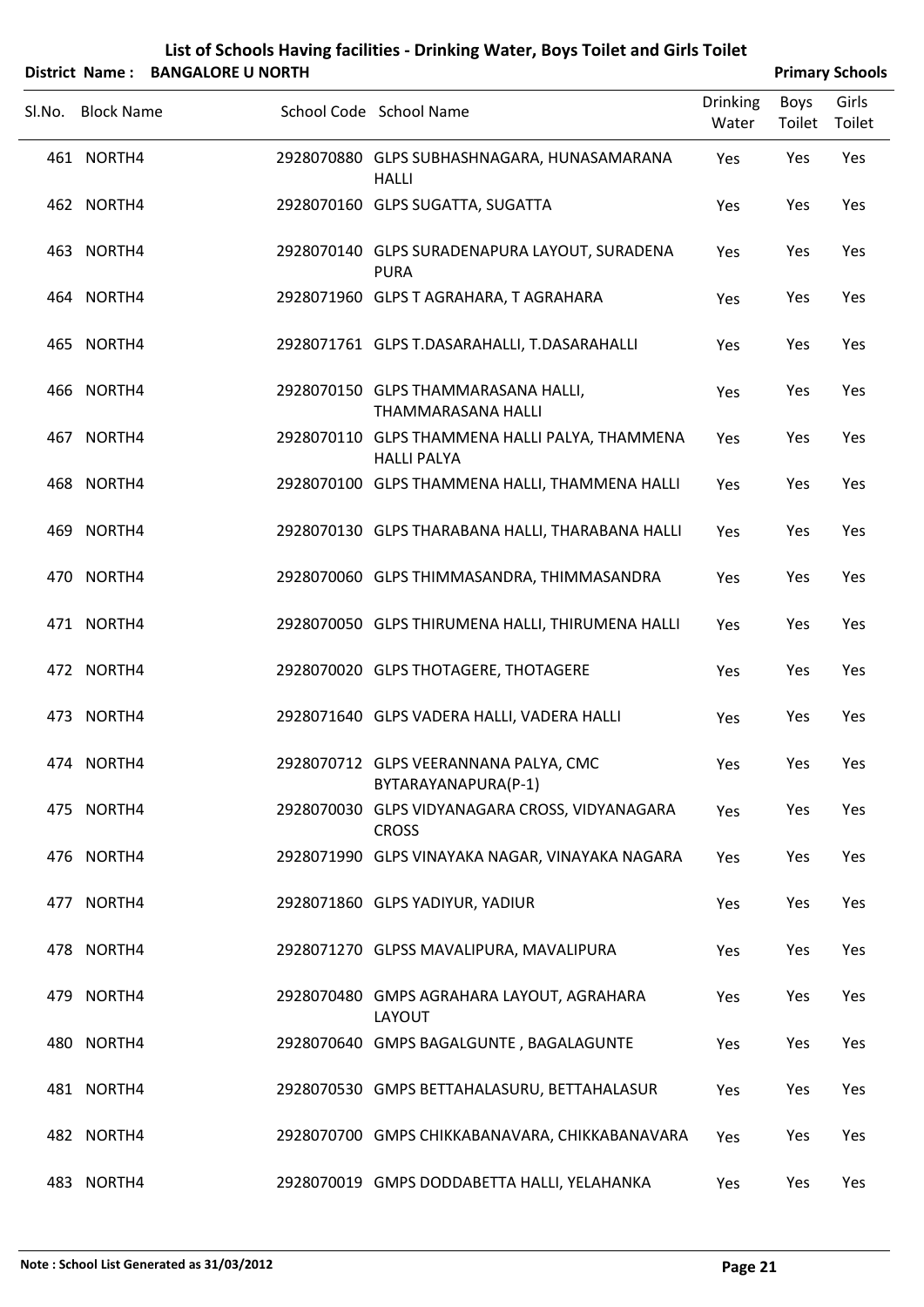|        |                   | District Name: BANGALORE O NORTH |                                                                 |                          |                       | <b>Primary Schools</b> |
|--------|-------------------|----------------------------------|-----------------------------------------------------------------|--------------------------|-----------------------|------------------------|
| Sl.No. | <b>Block Name</b> |                                  | School Code School Name                                         | <b>Drinking</b><br>Water | <b>Boys</b><br>Toilet | Girls<br>Toilet        |
|        | 484 NORTH4        |                                  | 2928070961 GMPS HESARAGATTA, HESARAGATTA                        | Yes                      | Yes                   | Yes                    |
|        | 485 NORTH4        |                                  | 2928070712 GMPS KODIGE HALLI, CMC<br>BYTARAYANAPURA(P-1)        | Yes                      | Yes                   | Yes                    |
|        | 486 NORTH4        |                                  | 2928071180 GMPS MANJUNATHA NAGARA, MANJUNATH<br><b>NAGAR</b>    | Yes                      | Yes                   | Yes                    |
|        | 487 NORTH4        |                                  | 2928070712 GMPS SANJEEVINI NAGARA, CMC<br>BYTARAYANAPURA(P-1)   | Yes                      | Yes                   | Yes                    |
|        | 488 NORTH4        |                                  | 2928071450 GMPS SHIVAKOTE, SHIVAKOTE                            | Yes                      | Yes                   | Yes                    |
|        | 489 NORTH4        |                                  | 2928071760 GMPS T DASARA HALLI, T.DASARAHALLI                   | Yes                      | Yes                   | Yes                    |
|        | 490 NORTH4        |                                  | 2928070012 GTHPS KAMAKSHAMMA LAYOUT,<br>YELAHANKA               | Yes                      | Yes                   | Yes                    |
|        | 491 NORTH4        |                                  | 2928070700 GUHPS CHIKKABANAVARA,<br>CHIKKABANAVARA              | Yes                      | Yes                   | Yes                    |
|        | 492 NORTH4        |                                  | 2928071760 GUHPS DASARA HALLI, T.DASARAHALLI                    | Yes                      | Yes                   | Yes                    |
|        | 493 NORTH4        |                                  | 2928072020 GUHPS KOGILU LAYOUT, KOGILU LAYOUT                   | Yes                      | Yes                   | Yes                    |
|        | 494 NORTH4        |                                  | 2928070712 GUHPS M S PALYA, CMC<br>BYTARAYANAPURA(P-1)          | Yes                      | Yes                   | Yes                    |
|        | 495 NORTH4        |                                  | 2928070630 GUHPS R S PALYA, BAGALUR                             | Yes                      | Yes                   | Yes                    |
|        | 496 NORTH4        |                                  | 2928070340 GUHPS SATHANOOR, SATHANOOR                           | Yes                      | Yes                   | Yes                    |
| 497    | NORTH4            |                                  | 2928070013 GUHPS YALAHANKA, YELAHANKA                           | Yes                      | Yes                   | Yes                    |
|        | 498 NORTH4        |                                  | 2928071982 GULPS AL-HILAL NAGAR, CMC<br>BYTARAYANAPURA(P-2)     | Yes                      | Yes                   | Yes                    |
|        | 499 NORTH4        |                                  | 2928070630 GULPS B S PALYA, BAGALUR                             | Yes                      | Yes                   | Yes                    |
|        | 500 NORTH4        |                                  | 2928070630 GULPS BAGALUR, BAGALUR                               | Yes                      | Yes                   | Yes                    |
|        | 501 NORTH4        |                                  | 2928070620 GULPS BELLA HALLI, BELLA HALLI                       | Yes                      | Yes                   | Yes                    |
|        | 502 NORTH4        |                                  | 2928071700 GULPS CHIKKABETTA HALLI, CHIKKABETTA<br><b>HALLI</b> | Yes                      | Yes                   | Yes                    |
|        | 503 NORTH4        |                                  | 2928071840 GULPS GOVIDAPURA, AMURTHAHALLI                       | Yes                      | Yes                   | Yes                    |
|        | 504 NORTH4        |                                  | 2928072040 GULPS HEGGADE NAGAR,<br>BASAVALINGAPPANAGARA         | Yes                      | Yes                   | Yes                    |
|        | 505 NORTH4        |                                  | 2928071981 GULPS JAKKUR LAYOUT, CMC                             | Yes                      | Yes                   | Yes                    |

BYTARAYANAPURA(P‐2) 506 NORTH4 2928071300 GULPS MEDIAGRAHARA, MEDIAGRAHARA Yes Yes Yes

#### **List of Schools Having facilities ‐ Drinking Water, Boys Toilet and Girls Toilet District** Name: **BANGALORE U NORTH Primary** Schools